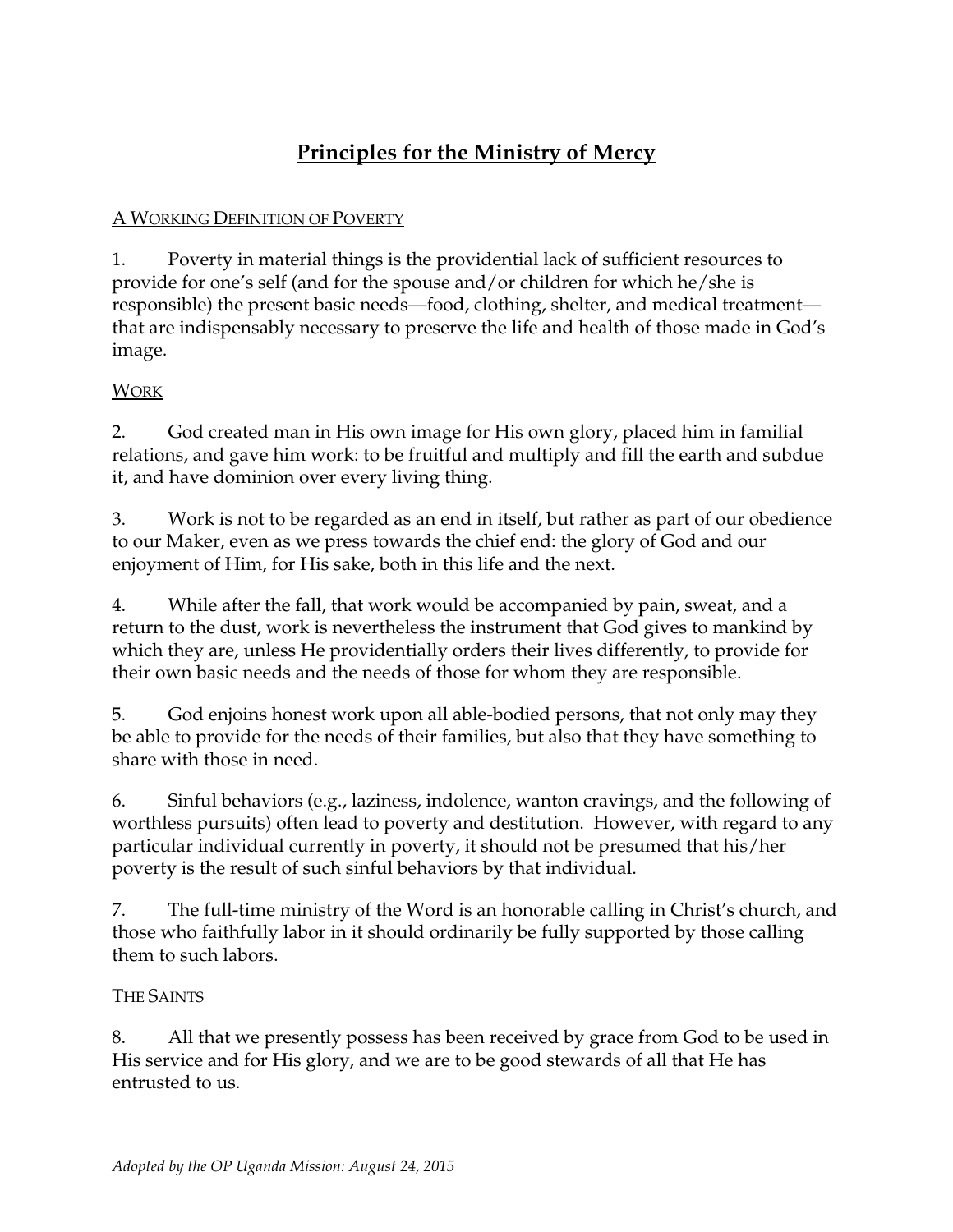9. All persons are to regard the dignity and worth of each other, as fellow image bearers of God.

10. God, in His providence, distributes gifts and graces among the saints, as He deems best for His own glory and the good of His church, though with respect to any particular gift or grace, some may have more and some less.

11. By virtue of their being united to Christ, all saints are united to one another in love, participate in each other's gifts and graces, and are obligated to the performance of such duties as do contribute to their mutual good, both spiritually and physically.

12. In addition to working to support our own families, the saints are also to work to support the work of Christ's church (and particularly of those who minister God's Word to us) and to have something to share with those in need.

13. Following the example of our Savior, who though He was rich, yet for our sake He became poor, so that we by His poverty might become rich, it is the duty of all saints to be hospitable and to come to the aid of one another in material things, according to their various abilities and necessities.

14. Within the household of faith, those with a present abundance of a particular gift or grace are to share generously with those who are presently in want of such, in proportion to their several stations and circumstances, that there might be present relief from such want, thereby producing a befitting symmetry—with each man providing for those in need according to the extent of his means, so that no man has too much and no man has too little, though some may still have more with regard to a particular gift or grace, and some less—not an artificial equalization or uniformity.

15. The duty of all saints to come to the aid of one another in material things extends to all those in every place who call upon the name of the Lord Jesus; and the saints (as they are able, after taking proper care of their families) should give generously for the relief of the poor in their local congregation, and then in the regional, national, and international ecclesiastical expressions thereof, knowing that the saints' love for one another is a living testimony to the world that they are Christ's disciples.

16. We are to love our neighbors as ourselves, which includes anyone in need who, in God's providence, crosses our path and whom we are able to help.

17. As they are able, the saints (after taking proper care of their families and the needs within the household of faith) are to be generous with their poor neighbors, including inviting them to attend upon the preaching of the Word.

18. As the saints respond to the needs of their poor neighbors, their loving generosity should be guided by an awareness, as much as possible, of the neighbor's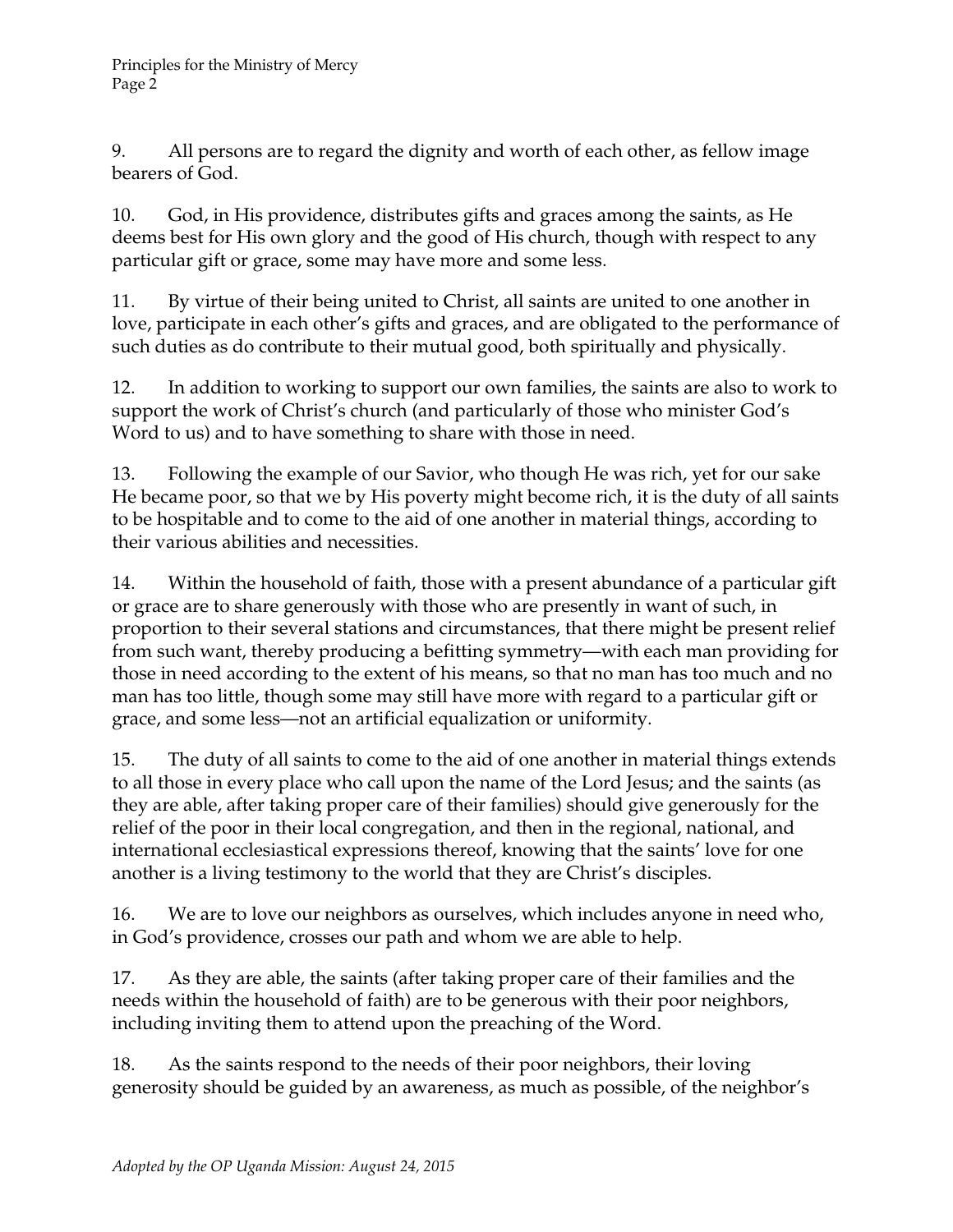circumstances (including lifestyle choices, cultural values, etc.) and a mature godly wisdom, so as to reduce the occasion for the unintended fostering of an unhealthy dependence or the perpetuation of sinful habits, and thereby avoid placing a stumbling block before those they are trying to help.

#### THE DEACONS

19. The ministry of mercy of any particular board of deacons is inherently connected to a local congregation ("serve tables"), is always in support of the ministry of the Word ("devote ourselves to prayer and the ministry of the Word"), and is under the oversight of the local session.

20. The board of deacons is to be above reproach in the administration of the resources entrusted to them, aiming at what is honorable not only in the Lord's sight, but also in the sight of men; and to that end, they should ensure that sufficient and accurate records are kept of receipts and disbursements, and that such records are available for inspection (bearing in mind the duty to protect the privacy of ultimate recipients) periodically by appropriate bodies; and further to that end, they should organize their labors to ensure that (except in cases of imminent life-threatening emergency) decisions regarding disbursements (at least those above a *de minimis* amount) are to be made by a plurality of deacons.

21. As circumstances permit, deacons should strive in every diaconal encounter to pray with the distressed and remind them of the consolations of Scripture.

22. The deacons are called to show forth the compassion of Christ in a manifold ministry of mercy towards the saints and strangers on behalf of the church, exercising a recognized stewardship of care and gifts for those in need or distress.

23. The deacons should remind members of the church of the gravity with which Scripture speaks of those who do not provide for their relatives, and especially for members of their household (*cf*. 1 Timothy 5:8).

24. The deacons should encourage members of the church to be rich in good works, to be generous and ready to share in order to provide for those in want, especially those in the household of faith, such provision to include not only monetary gifts or tangible gifts in kind (i.e., food, clothing, and shelter), but also an appropriate ordering of their affairs so as to be able to volunteer their time and skills to bless and assist those in want.

25. The deacons should encourage the saints (as they are able, and after taking proper care of their families and the needs of the poor in their local congregation) to give generously for the relief of the poor ("begging us earnestly for the favor of taking part in the relief of the saints," *cf*. 2 Corinthians 8:4) in the regional, national, and international ecclesiastical expressions of the household of faith.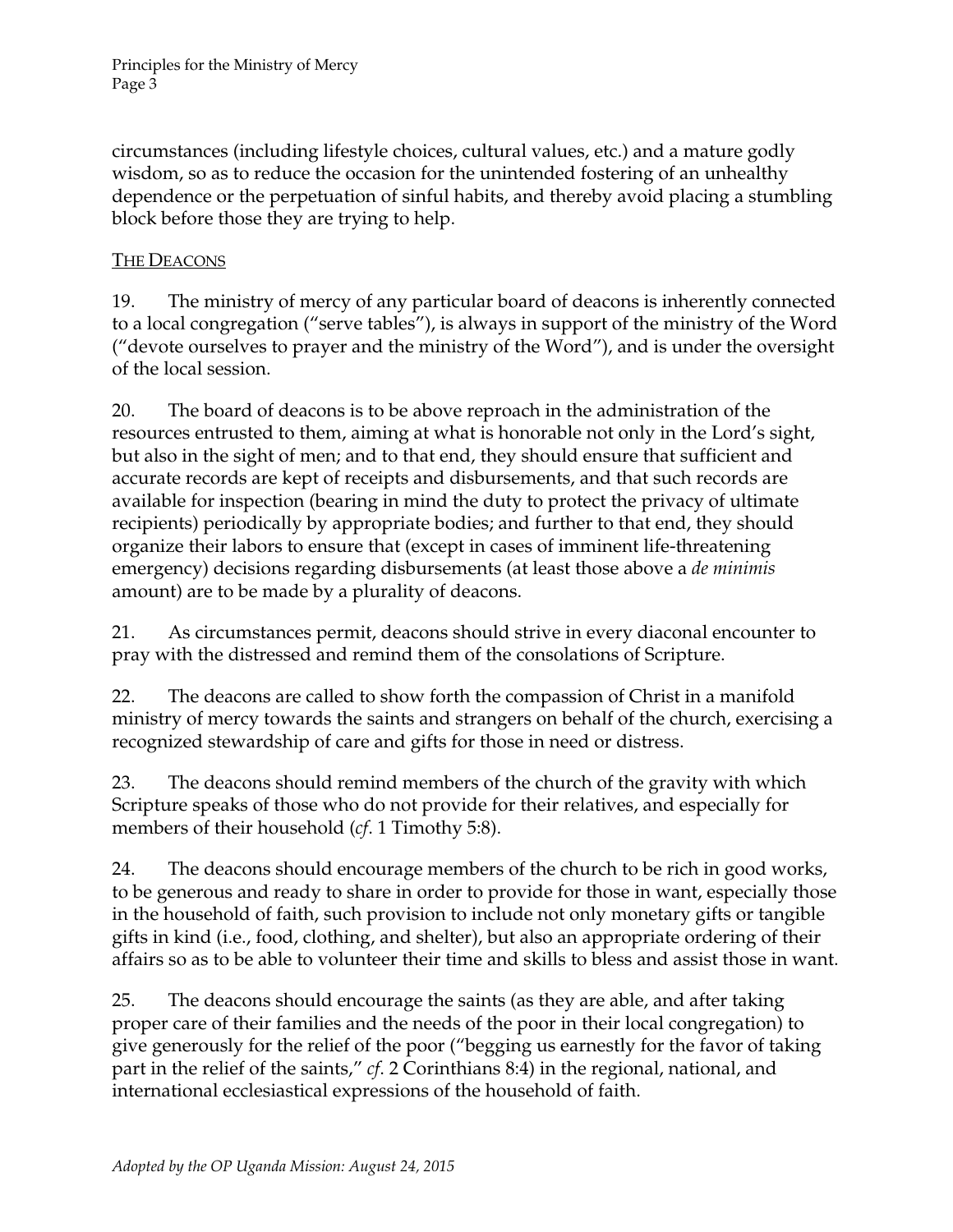26. The deacons should encourage members of the church, as appropriate, to work quietly and earn their own living so that they may walk properly before outsiders and be dependent on no one, and so that they may have something to share with anyone in need.

27. The deacons should be discreet and cheerful when making distributions to the needy, treating them with the respect and honor due them, and safe-guarding their privacy.

28. Diaconal distributions should not be made for the benefit of the able-bodied who are known to be walking in idleness or unwilling to work; but depending on the circumstances, other members of their families might still be eligible for diaconal assistance.

29. The deacons should be proactive in ascertaining that the needs of those in the local congregation, and especially of the widows and orphans, are being met, including the making of periodic home visitations, perhaps with a minister or elder.

30. Ordinarily, regular periodic distributions of diaconal assistance will be made only for the benefit of widows, orphans, the feeble, or the incapacitated (who are presently unable to provide fully for their own needs and have no family willing and able to do so); diaconal distributions for the benefit of others will ordinarily be *ad hoc* and nonrecurring.

31. In responding to a request (that is neither frivolous nor for something sinful) from within the household of faith for diaconal assistance to meet a perceived need, the deacons, if they conclude that the need is both genuine and worthy, will seek to find ways to participate with the member(s) making the request in meeting that need, encouraging therein the diligent employment of the gifts and graces that the member(s) has received.

32. To reduce occasions for temptation, diaconal distributions should ordinarily be made in a form other than giving cash directly to the individual requesting such assistance.

33. In considering the form of a diaconal distribution to a member of the church to meet a need, the further removed the purpose of such distribution is from the relief of a present basic need, the greater the weight the deacons should give to making such distribution in the form of an interest-free loan.

34. In the exercise of their stewardship, the deacons should look into the circumstances, which are not known to them, of those seeking diaconal assistance to meet a stated need, and should seek to develop networks of persons of good repute in the locality to assist them in doing this.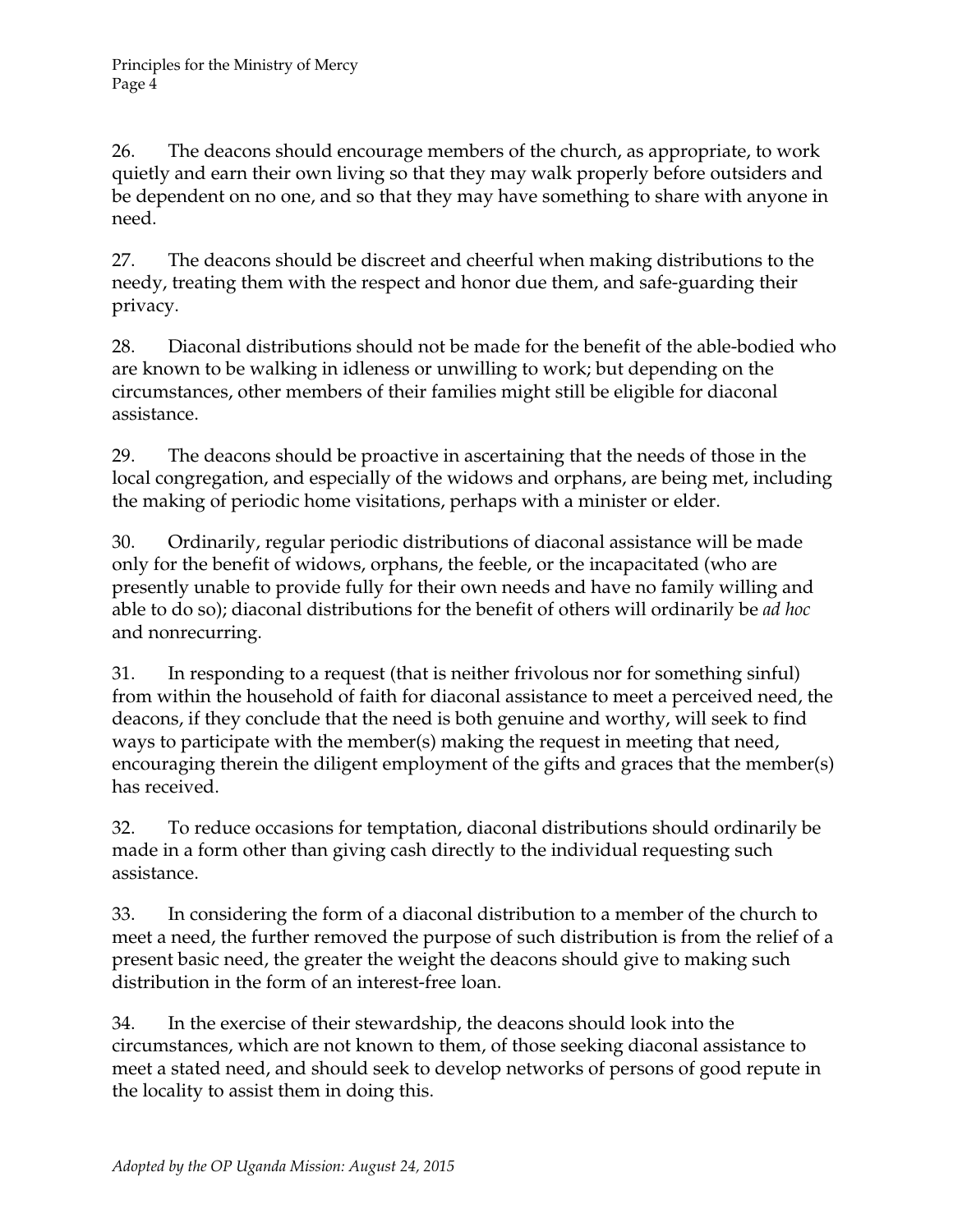35. In their work of seeking to prevent poverty in the vicinity of the local congregation (and hence proximate to the preaching of the Word), the deacons should organize their labors so as to be ready, not only to respond to specific requests for assistance to alleviate poverty (e.g., maintain a garden in which those able to do so could temporarily labor to meet a present basic need), but also to be proactive in identifying some of the underlying contributing factors to poverty in the locality (e.g., lack of clean water, medical assistance, opportunities for gainful employment) and in developing the resources necessary to address such through voluntary donations (of funds, tangible items, time, skills, training, or employment opportunities) from both the saints and those in the community at large.

36. The deacons should familiarize themselves with resources (e.g., governmental, charitable/non-governmental, commercial, private) in the general locality that might be available to assist them in responding to needs in the locality in a biblical manner, seek to develop informal relationships with such, and encourage the needy to avail themselves of such when appropriate.

37. The deacons should seek to develop relationships with potential employers in the locality, who would, upon the deacons' recommendation, be willing to consider providing employment (either occasional or permanent) to the sufficiently able-bodied among those seeking diaconal assistance.

38. The deacons should take care not to undermine existing social structures that are already in place, except to the extent such may be required by Scripture.

39. The deacons should work with the other church officers to assist in developing a faithful diaconate in the local congregation, and towards this end, they will seek to develop healthy mentoring relationships with biblically qualified men therein.

40. Diaconal distributions to individuals outside of the household of faith should always be made in the name of Jesus, be accompanied by an invitation to attend upon the preaching of the Word, and except in extraordinary circumstances, be restricted to meeting a present basic need.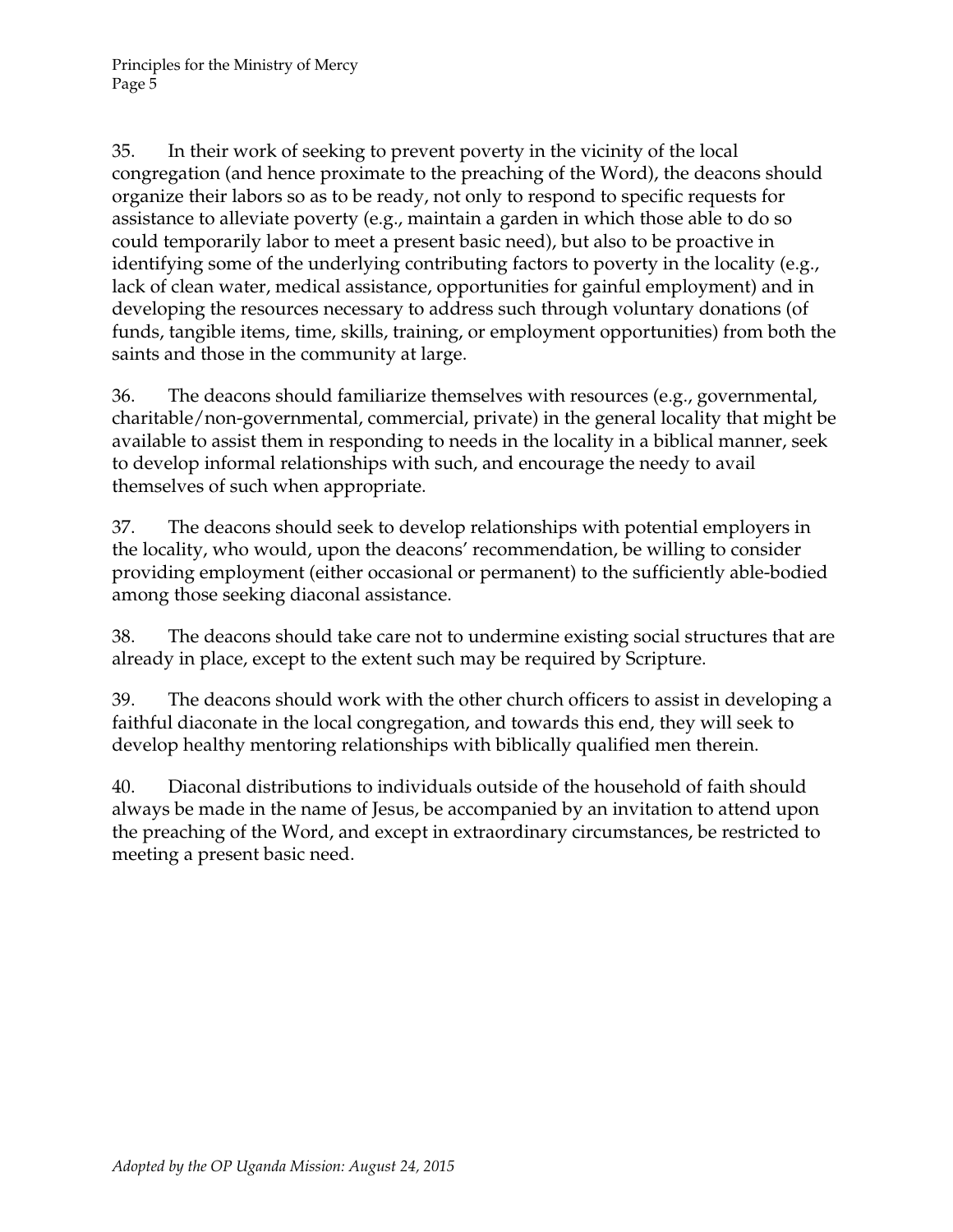# The Ministry of Mercy: Materials from the OPC Standards

#### PART ONE – FROM THE SCRIPTURES

| Genesis 1:27-28     | $27$ So God created man in his own image, in the image of God he created him; male<br>and female he created them. <sup>28</sup> And God blessed them. And God said to them, "Be<br>fruitful and multiply and fill the earth and subdue it, and have dominion over the<br>fish of the sea and over the birds of the heavens and over every living thing that moves<br>on the earth."                                                                                                                                                                                                                                                                                                                                                                                                                                                                                                              |
|---------------------|--------------------------------------------------------------------------------------------------------------------------------------------------------------------------------------------------------------------------------------------------------------------------------------------------------------------------------------------------------------------------------------------------------------------------------------------------------------------------------------------------------------------------------------------------------------------------------------------------------------------------------------------------------------------------------------------------------------------------------------------------------------------------------------------------------------------------------------------------------------------------------------------------|
| Genesis 2:15        | The LORD God took the man and put him in the garden of Eden to work it and keep<br>it.                                                                                                                                                                                                                                                                                                                                                                                                                                                                                                                                                                                                                                                                                                                                                                                                           |
| Genesis 3:17-19, 23 | <sup>17</sup> And to Adam he said, "Because you have listened to the voice of your wife and have<br>eaten of the tree of which I commanded you, 'You shall not eat of it,' cursed is the<br>ground because of you; in pain you shall eat of it all the days of your life; <sup>18</sup> thorns<br>and thistles it shall bring forth for you; and you shall eat the plants of the field. <sup>19</sup> By<br>the sweat of your face you shall eat bread, till you return to the ground, for out of it<br>you were taken; for you are dust, and to dust you shall return." <sup>23</sup> therefore the<br>LORD God sent him out from the garden of Eden to work the ground from which he<br>was taken.                                                                                                                                                                                             |
| Genesis 9:1         | And God blessed Noah and his sons and said to them, "Be fruitful and multiply and<br>fill the earth.                                                                                                                                                                                                                                                                                                                                                                                                                                                                                                                                                                                                                                                                                                                                                                                             |
| Exodus 20:9         | Six days you shall labor, and do all your work,                                                                                                                                                                                                                                                                                                                                                                                                                                                                                                                                                                                                                                                                                                                                                                                                                                                  |
| Exodus 22:21-27     | $21$ "You shall not wrong a sojourner or oppress him, for you were sojourners in the<br>land of Egypt. <sup>22</sup> You shall not mistreat any widow or fatherless child. <sup>23</sup> If you do<br>mistreat them, and they cry out to me, I will surely hear their cry, <sup>24</sup> and my wrath will<br>burn, and I will kill you with the sword, and your wives shall become widows and<br>your children fatherless. <sup>25</sup> "If you lend money to any of my people with you who is<br>poor, you shall not be like a moneylender to him, and you shall not exact interest<br>from him. <sup>26</sup> If ever you take your neighbor's cloak in pledge, you shall return it to<br>him before the sun goes down, $27$ for that is his only covering, and it is his cloak for<br>his body; in what else shall he sleep? And if he cries to me, I will hear, for I am<br>compassionate. |
| Exodus 23:4-5       | <sup>4</sup> "If you meet your enemy's ox or his donkey going astray, you shall bring it back to<br>him. <sup>5</sup> If you see the donkey of one who hates you lying down under its burden, you<br>shall refrain from leaving him with it; you shall rescue it with him.                                                                                                                                                                                                                                                                                                                                                                                                                                                                                                                                                                                                                       |
| Leviticus 19:18     | You shall not take vengeance or bear a grudge against the sons of your own people,<br>but you shall love your neighbor as yourself: I am the LORD.                                                                                                                                                                                                                                                                                                                                                                                                                                                                                                                                                                                                                                                                                                                                               |
| Leviticus 23:22     | "And when you reap the harvest of your land, you shall not reap your field right up to<br>its edge, nor shall you gather the gleanings after your harvest. You shall leave them<br>for the poor and for the sojourner: I am the LORD your God."                                                                                                                                                                                                                                                                                                                                                                                                                                                                                                                                                                                                                                                  |
| Leviticus 25:35-37  | <sup>35</sup> "If your brother becomes poor and cannot maintain himself with you, you shall<br>support him as though he were a stranger and a sojourner, and he shall live with<br>you. <sup>36</sup> Take no interest from him or profit, but fear your God, that your brother may<br>live beside you. <sup>37</sup> You shall not lend him your money at interest, nor give him your<br>food for profit.                                                                                                                                                                                                                                                                                                                                                                                                                                                                                       |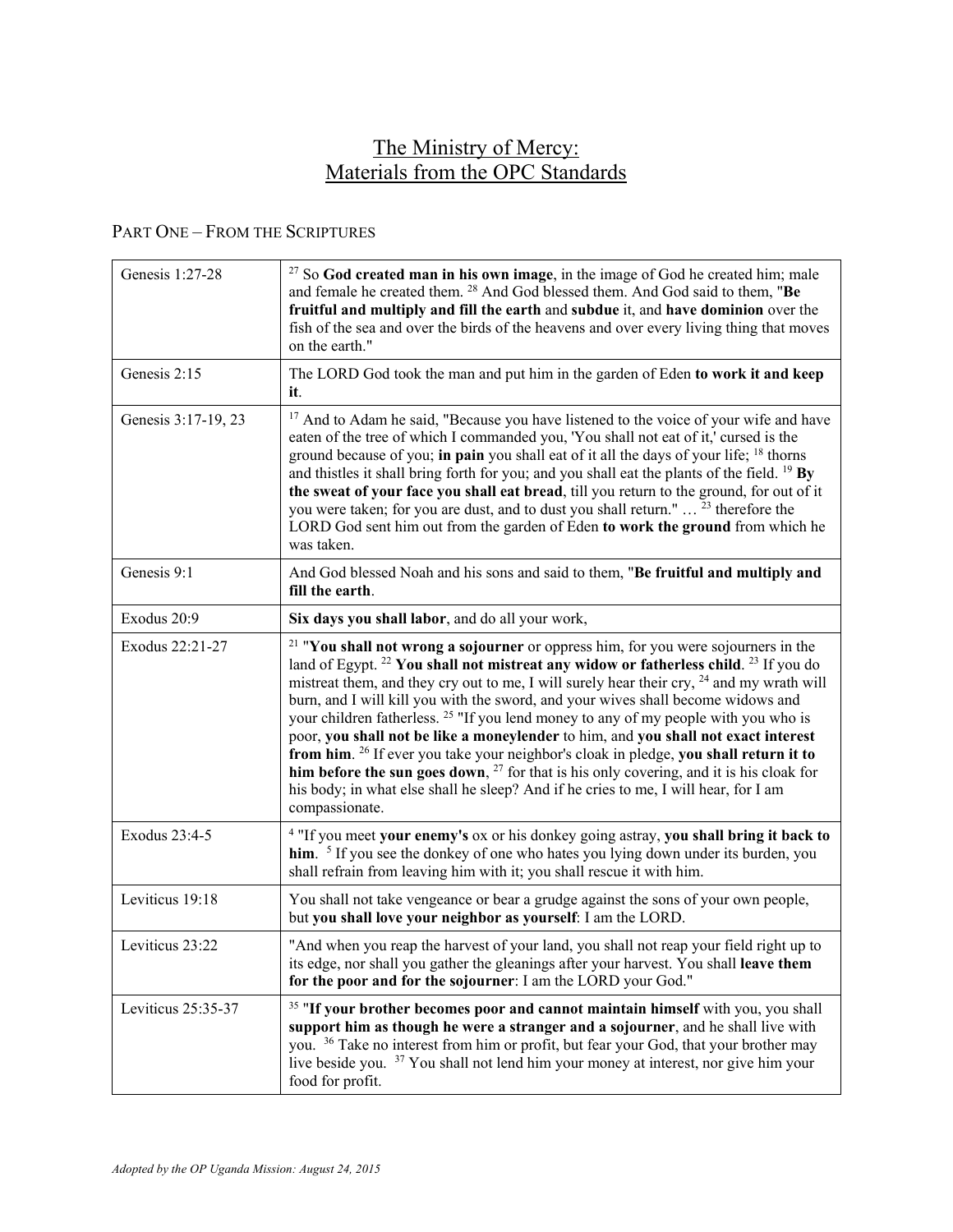| Deuteronomy 15:7-11 | <sup>7</sup> "If among you, one of your brothers should become poor, in any of your towns<br>within your land that the LORD your God is giving you, you shall not harden your<br>heart or shut your hand against your poor brother, <sup>8</sup> but you shall open your<br>hand to him and lend him sufficient for his need, whatever it may be. <sup>9</sup> Take care<br>lest there be an unworthy thought in your heart and you say, 'The seventh year, the<br>year of release is near,' and your eye look grudgingly on your poor brother, and you<br>give him nothing, and he cry to the LORD against you, and you be guilty of sin. <sup>10</sup><br>You shall give to him freely, and your heart shall not be grudging when you give to<br>him, because for this the LORD your God will bless you in all your work and in all<br>that you undertake. <sup>11</sup> For there will never cease to be poor in the land. Therefore I<br>command you, 'You shall open wide your hand to your brother, to the needy and<br>to the poor, in your land.' |
|---------------------|-----------------------------------------------------------------------------------------------------------------------------------------------------------------------------------------------------------------------------------------------------------------------------------------------------------------------------------------------------------------------------------------------------------------------------------------------------------------------------------------------------------------------------------------------------------------------------------------------------------------------------------------------------------------------------------------------------------------------------------------------------------------------------------------------------------------------------------------------------------------------------------------------------------------------------------------------------------------------------------------------------------------------------------------------------------|
| Deuteronomy 16:11   | And you shall rejoice before the LORD your God, you and your son and your<br>daughter, your male servant and your female servant, the Levite who is within your<br>towns, the sojourner, the fatherless, and the widow who are among you, at the place<br>that the LORD your God will choose, to make his name dwell there.                                                                                                                                                                                                                                                                                                                                                                                                                                                                                                                                                                                                                                                                                                                               |
| Deuteronomy 16:17   | Every man shall give as he is able, according to the blessing of the LORD your<br>God that he has given you.                                                                                                                                                                                                                                                                                                                                                                                                                                                                                                                                                                                                                                                                                                                                                                                                                                                                                                                                              |
| Job 1:21            | And he said, "Naked I came from my mother's womb, and naked shall I return. The<br>LORD gave, and the LORD has taken away; blessed be the name of the LORD."                                                                                                                                                                                                                                                                                                                                                                                                                                                                                                                                                                                                                                                                                                                                                                                                                                                                                              |
| Job 29:11-16        | $11$ When the ear heard, it called me blessed, and when the eye saw, it approved, $12$<br>because I delivered the poor who cried for help, and the fatherless who had none to<br>help him. <sup>13</sup> The blessing of him who was about to perish came upon me, and I caused<br>the widow's heart to sing for joy. <sup>14</sup> I put on righteousness, and it clothed me; my<br>justice was like a robe and a turban. <sup>15</sup> I was eyes to the blind and feet to the lame. <sup>16</sup> I<br>was a father to the needy, and I searched out the cause of him whom I did not know.                                                                                                                                                                                                                                                                                                                                                                                                                                                             |
| Psalm 37:21         | The wicked borrows but does not pay back, but the righteous is generous and gives;                                                                                                                                                                                                                                                                                                                                                                                                                                                                                                                                                                                                                                                                                                                                                                                                                                                                                                                                                                        |
| Psalm 41:1          | Blessed is the one who considers the poor! In the day of trouble the LORD delivers<br>him;                                                                                                                                                                                                                                                                                                                                                                                                                                                                                                                                                                                                                                                                                                                                                                                                                                                                                                                                                                |
| Psalm 50:10         | For every beast of the forest is mine, the cattle on a thousand hills.                                                                                                                                                                                                                                                                                                                                                                                                                                                                                                                                                                                                                                                                                                                                                                                                                                                                                                                                                                                    |
| Psalm 112:4-5       | <sup>4</sup> Light dawns in the darkness for the upright; he is gracious, merciful, and righteous.<br><sup>5</sup> It is well with the man who deals generously and lends; who conducts his affairs<br>with justice.                                                                                                                                                                                                                                                                                                                                                                                                                                                                                                                                                                                                                                                                                                                                                                                                                                      |
| Psalm 112:9         | He has distributed freely; he has given to the poor; his righteousness endures<br>forever; his horn is exalted in honor.                                                                                                                                                                                                                                                                                                                                                                                                                                                                                                                                                                                                                                                                                                                                                                                                                                                                                                                                  |
| Psalm 146: 5, 7-9   | $5$ Blessed is he $\dots$ 7 who executes justice for the oppressed, who gives food to the<br>hungry. The LORD sets the prisoners free; <sup>8</sup> the LORD opens the eyes of the blind.<br>The LORD lifts up those who are bowed down; the LORD loves the righteous. <sup>9</sup> The<br>LORD watches over the sojourners; he upholds the widow and the fatherless, but<br>the way of the wicked he brings to ruin.                                                                                                                                                                                                                                                                                                                                                                                                                                                                                                                                                                                                                                     |
| Proverbs 10:4       | A slack hand causes poverty, but the hand of the diligent makes rich.                                                                                                                                                                                                                                                                                                                                                                                                                                                                                                                                                                                                                                                                                                                                                                                                                                                                                                                                                                                     |
| Proverbs 11:24-25   | <sup>24</sup> One gives freely, yet grows all the richer; another withholds what he should give,<br>and only suffers want. <sup>25</sup> Whoever brings blessing will be enriched, and one who<br>waters will himself be watered.                                                                                                                                                                                                                                                                                                                                                                                                                                                                                                                                                                                                                                                                                                                                                                                                                         |
| Proverbs 13:4       | The soul of the sluggard craves and gets nothing, while the soul of the diligent is<br>richly supplied.                                                                                                                                                                                                                                                                                                                                                                                                                                                                                                                                                                                                                                                                                                                                                                                                                                                                                                                                                   |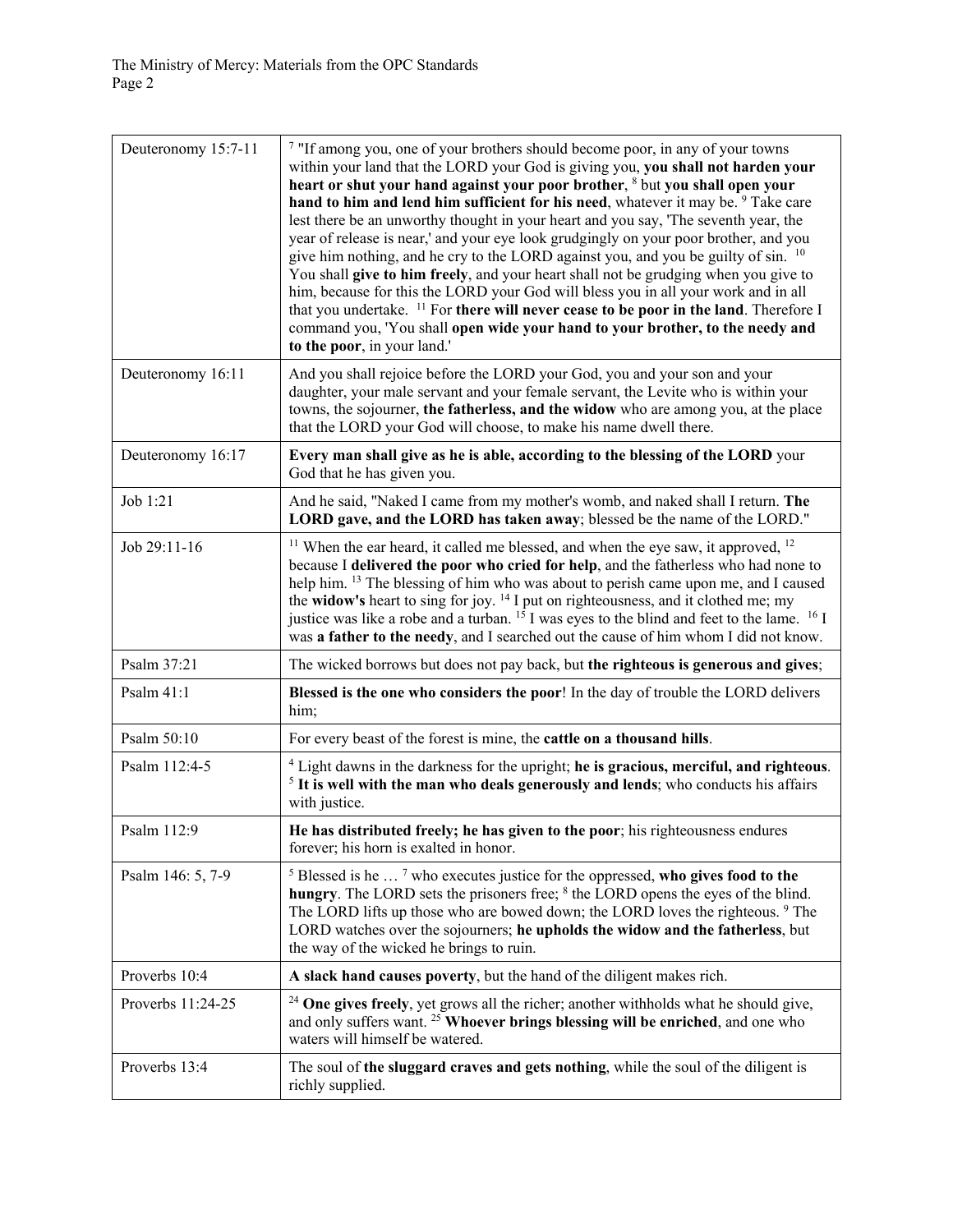| Proverbs 14:21      | Whoever despises his neighbor is a sinner, but blessed is he who is generous to the<br>poor.                                                                                                                                                                                  |
|---------------------|-------------------------------------------------------------------------------------------------------------------------------------------------------------------------------------------------------------------------------------------------------------------------------|
| Proverbs 14:31      | Whoever oppresses a poor man insults his Maker, but he who is generous to the<br>needy honors him.                                                                                                                                                                            |
| Proverbs 19:17      | Whoever is generous to the poor lends to the LORD, and he will repay him for his<br>deed.                                                                                                                                                                                     |
| Proverbs 21:13      | Whoever closes his ear to the cry of the poor will himself call out and not be<br>answered.                                                                                                                                                                                   |
| Proverbs 21:25-26   | <sup>25</sup> The <b>desire of the sluggard kills him</b> , for his hands refuse to labor. <sup>26</sup> All day long<br>he craves and craves, but the righteous gives and does not hold back.                                                                                |
| Proverbs 22:9       | Whoever has a bountiful eye will be blessed, for he shares his bread with the poor.                                                                                                                                                                                           |
| Proverbs 25:21-22   | $21$ If your enemy is hungry, give him bread to eat, and if he is thirsty, give him water<br>to drink, <sup>22</sup> for you will heap burning coals on his head, and the LORD will reward<br>you.                                                                            |
| Proverbs 28:8       | Whoever multiplies his wealth by interest and profit gathers it for him who is<br>generous to the poor.                                                                                                                                                                       |
| Proverbs 28:19      | Whoever works his land will have plenty of bread, but he who follows worthless<br>pursuits will have plenty of poverty.                                                                                                                                                       |
| Proverbs 28:27      | Whoever gives to the poor will not want, but he who hides his eyes will get many a<br>curse.                                                                                                                                                                                  |
| Proverbs 30:8-9     | <sup>8</sup> Remove far from me falsehood and lying; give me neither poverty nor riches; feed<br>me with the food that is needful for me, <sup>9</sup> lest I be full and deny you and say, "Who is<br>the LORD?" or lest I be poor and steal and profane the name of my God. |
| Proverbs 30:15-16   | <sup>15</sup> The leech has two daughters: Give and Give. Three things are never satisfied; four<br>never say, "Enough": <sup>16</sup> Sheol, the barren womb, the land never satisfied with water,<br>and the fire that never says, "Enough."                                |
| Proverbs 31:27      | She looks well to the ways of her household and does not eat the bread of idleness.                                                                                                                                                                                           |
| Ecclesiastes 5:13   | There is a grievous evil that I have seen under the sun: riches were kept by their<br>owner to his hurt,                                                                                                                                                                      |
| Ecclesiastes 11:1-2 | <sup>1</sup> Cast your bread upon the waters, for you will find it after many days. <sup>2</sup> Give a<br>portion to seven, or even to eight, for you know not what disaster may happen on<br>earth.                                                                         |
| Isaiah 58:7         | Is it not to share your bread with the hungry and bring the homeless poor into<br>your house; when you see the naked, to cover him, and not to hide yourself from your<br>own flesh?                                                                                          |
| Isaiah 58:10        | if you pour yourself out for the hungry and satisfy the desire of the afflicted, then<br>shall your light rise in the darkness and your gloom be as the noonday.                                                                                                              |
| Ezekiel 18:16       | does not oppress anyone, exacts no pledge, commits no robbery, but gives his bread<br>to the hungry and covers the naked with a garment,                                                                                                                                      |
| Ezekiel 22:29       | The people of the land have practiced extortion and committed robbery. They have<br>oppressed the poor and needy, and have extorted from the sojourner without<br>justice.                                                                                                    |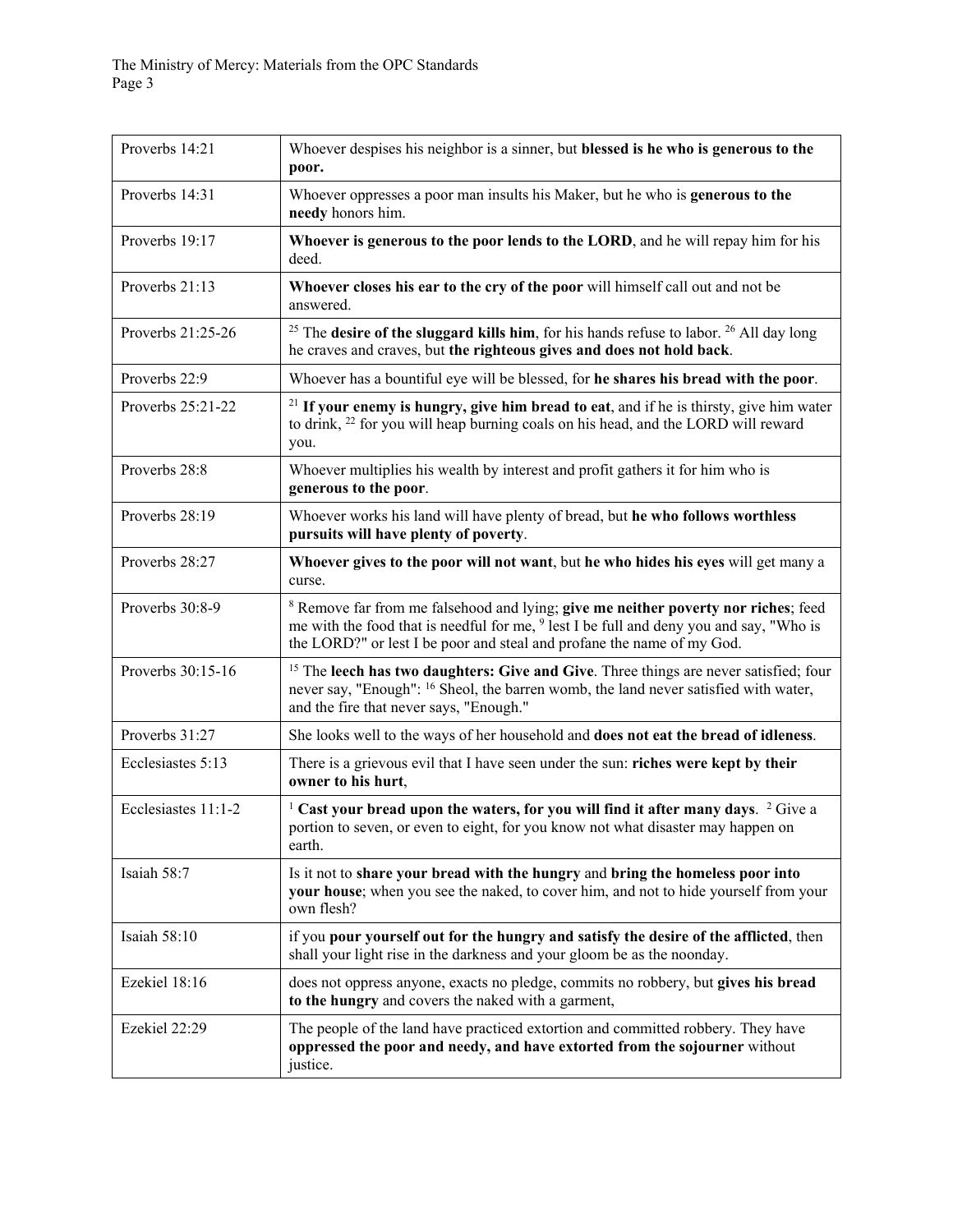| Zechariah 7:9-10                   | <sup>9</sup> "Thus says the LORD of hosts, Render true judgments, show kindness and mercy to<br>one another, <sup>10</sup> do not oppress the widow, the fatherless, the sojourner, or the<br>poor, and let none of you devise evil against another in your heart."                                                                                                                                                                                                                                                                                                                                                                                                                                                                                                                                                                                                                                                                                  |
|------------------------------------|------------------------------------------------------------------------------------------------------------------------------------------------------------------------------------------------------------------------------------------------------------------------------------------------------------------------------------------------------------------------------------------------------------------------------------------------------------------------------------------------------------------------------------------------------------------------------------------------------------------------------------------------------------------------------------------------------------------------------------------------------------------------------------------------------------------------------------------------------------------------------------------------------------------------------------------------------|
| Matthew 5:42                       | Give to the one who begs from you, and do not refuse the one who would borrow<br>from you.                                                                                                                                                                                                                                                                                                                                                                                                                                                                                                                                                                                                                                                                                                                                                                                                                                                           |
| Matthew 5:44-45                    | <sup>44</sup> But I say to you, Love your enemies and pray for those who persecute you, <sup>45</sup> so<br>that you may be sons of your Father who is in heaven. For he makes his sun rise on the<br>evil and on the good, and sends rain on the just and on the unjust.                                                                                                                                                                                                                                                                                                                                                                                                                                                                                                                                                                                                                                                                            |
| Matthew 6:19-21                    | <sup>19</sup> "Do not lay up for yourselves treasures on earth, where moth and rust destroy and<br>where thieves break in and steal, $20$ but lay up for yourselves treasures in heaven,<br>where neither moth nor rust destroys and where thieves do not break in and steal. <sup>21</sup><br>For where your treasure is, there your heart will be also.                                                                                                                                                                                                                                                                                                                                                                                                                                                                                                                                                                                            |
| Matthew 7:12                       | "So whatever you wish that others would do to you, do also to them, for this is the<br>Law and the Prophets.                                                                                                                                                                                                                                                                                                                                                                                                                                                                                                                                                                                                                                                                                                                                                                                                                                         |
| Matthew 10:42                      | And whoever gives one of these little ones even a cup of cold water because he is a<br>disciple, truly, I say to you, he will by no means lose his reward."                                                                                                                                                                                                                                                                                                                                                                                                                                                                                                                                                                                                                                                                                                                                                                                          |
| Matthew 12:48-50                   | <sup>48</sup> But he replied to the man who told him, "Who is my mother, and who are my<br>brothers?" <sup>49</sup> And stretching out his hand toward his disciples, he said, "Here are my<br>mother and my brothers! <sup>50</sup> For whoever does the will of my Father in heaven is my<br>brother and sister and mother."                                                                                                                                                                                                                                                                                                                                                                                                                                                                                                                                                                                                                       |
| Matthew 20:26-28                   | <sup>26</sup> It shall not be so among you. But whoever would be great among you must be<br><b>your servant</b> , $27$ and whoever would be first among you must be your slave, $28$ even as<br>the Son of Man came not to be served but to serve, and to give his life as a ransom<br>for many."                                                                                                                                                                                                                                                                                                                                                                                                                                                                                                                                                                                                                                                    |
| Matthew 25:14-15, 20-<br>21, 29-30 | <sup>14</sup> "For it will be like a man going on a journey, who called his servants and entrusted<br>to them his property. <sup>15</sup> To one he gave five talents, to another two, to another one,<br>to each according to his ability. Then he went away $^{20}$ And he who had received<br>the five talents came forward, bringing five talents more, saying, 'Master, you<br>delivered to me five talents; here I have made five talents more.' <sup>21</sup> His master said to<br>him, 'Well done, good and faithful servant. You have been faithful over a little; I<br>will set you over much. Enter into the joy of your master.' <sup>29</sup> For to everyone<br>who has will more be given, and he will have an abundance. But from the one who<br>has not, even what he has will be taken away. <sup>30</sup> And cast the worthless servant into the<br>outer darkness. In that place there will be weeping and gnashing of teeth.' |
| Matthew 25:35-40                   | <sup>35</sup> For I was hungry and you gave me food, I was thirsty and you gave me drink, I<br>was a stranger and you welcomed me, <sup>36</sup> I was naked and you clothed me, I was<br>sick and you visited me, I was in prison and you came to me.' $37$ Then the righteous<br>will answer him, saying, 'Lord, when did we see you hungry and feed you, or thirsty<br>and give you drink? <sup>38</sup> And when did we see you a stranger and welcome you, or naked<br>and clothe you? <sup>39</sup> And when did we see you sick or in prison and visit you?' <sup>40</sup> And<br>the King will answer them, 'Truly, I say to you, as you did it to one of the least of<br>these my brothers, you did it to me.'                                                                                                                                                                                                                              |
| Mark 7:27-29                       | <sup>27</sup> And he said to her, "Let the children be fed first, for it is not right to take the<br>children's bread and throw it to the dogs." <sup>28</sup> But she answered him, "Yes, Lord; yet<br>even the dogs under the table eat the children's crumbs." <sup>29</sup> And he said to her,<br>"For this statement you may go your way; the demon has left your daughter."                                                                                                                                                                                                                                                                                                                                                                                                                                                                                                                                                                   |
| Luke 3:11                          | And he answered them, "Whoever has two tunics is to share with him who has none,<br>and whoever has food is to do likewise."                                                                                                                                                                                                                                                                                                                                                                                                                                                                                                                                                                                                                                                                                                                                                                                                                         |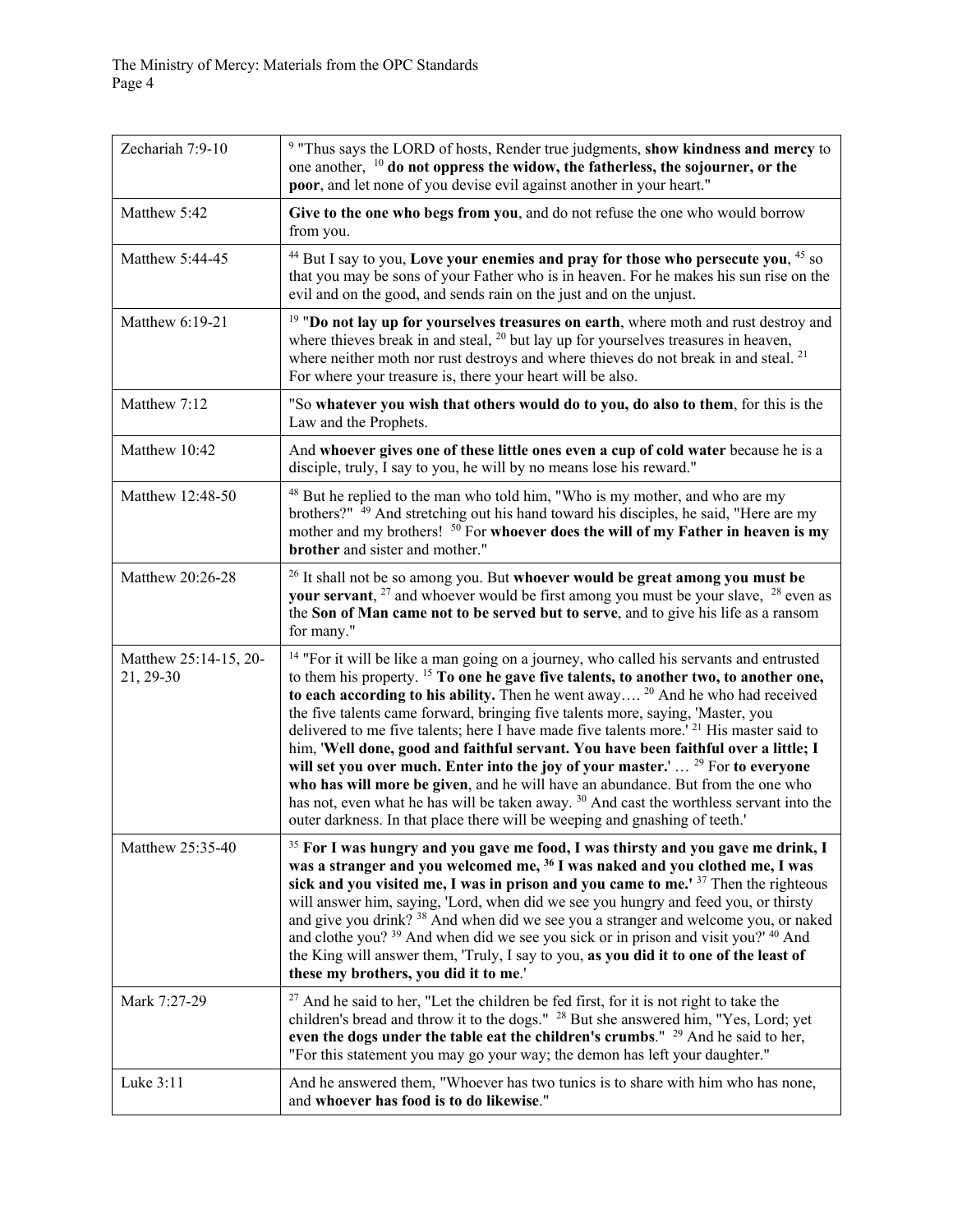| Luke 6:30-31  | <sup>30</sup> Give to everyone who begs from you, and from one who takes away your goods do<br>not demand them back. <sup>31</sup> And as you wish that others would do to you, do so to<br>them.                                                                                                                                                                                                                                                                                                                                                                                                                                                                                                                |
|---------------|------------------------------------------------------------------------------------------------------------------------------------------------------------------------------------------------------------------------------------------------------------------------------------------------------------------------------------------------------------------------------------------------------------------------------------------------------------------------------------------------------------------------------------------------------------------------------------------------------------------------------------------------------------------------------------------------------------------|
| Luke 6:35-38  | <sup>35</sup> But love your enemies, and do good, and lend, expecting nothing in return, and<br>your reward will be great, and you will be sons of the Most High, for he is kind to the<br>ungrateful and the evil. <sup>36</sup> Be merciful, even as your Father is merciful. <sup>37</sup> "Judge<br>not, and you will not be judged; condemn not, and you will not be condemned;<br>forgive, and you will be forgiven; <sup>38</sup> give, and it will be given to you. Good measure,<br>pressed down, shaken together, running over, will be put into your lap. For with the<br>measure you use it will be measured back to you."                                                                           |
| Luke 10:7     | And remain in the same house, eating and drinking what they provide, for the laborer<br>deserves his wages. Do not go from house to house.                                                                                                                                                                                                                                                                                                                                                                                                                                                                                                                                                                       |
| Luke 10:27    | <sup>27</sup> And he answered, "You shall love the Lord your God with all your heart and with all<br>your soul and with all your strength and with all your mind, and your neighbor as<br>yourself."                                                                                                                                                                                                                                                                                                                                                                                                                                                                                                             |
| Luke 10:36-37 | <sup>36</sup> Which of these three, do you think, <b>proved to be a neighbor</b> to the man who fell<br>among the robbers?" <sup>37</sup> He said, "The one who showed him mercy." And Jesus said<br>to him, "You go, and do likewise."                                                                                                                                                                                                                                                                                                                                                                                                                                                                          |
| Luke 12:15    | And he said to them, "Take care, and be on your guard against all covetousness, for<br>one's life does not consist in the abundance of his possessions."                                                                                                                                                                                                                                                                                                                                                                                                                                                                                                                                                         |
| Luke 12:16-21 | <sup>16</sup> And he told them a parable, saying, "The land of a rich man produced plentifully, $17$<br>and he thought to himself, 'What shall I do, for I have nowhere to store my crops?' 18<br>And he said, 'I will do this: I will tear down my barns and build larger ones, and there I<br>will store all my grain and my goods. <sup>19</sup> And I will say to my soul, "Soul, you have<br>ample goods laid up for many years; relax, eat, drink, be merry." <sup>20</sup> But God said to<br>him, 'Fool! This night your soul is required of you, and the things you have prepared,<br>whose will they be?' <sup>21</sup> So is the one who lays up treasure for himself and is not<br>rich toward God." |
| Luke 12:33    | Sell your possessions, and give to the needy. Provide yourselves with moneybags<br>that do not grow old, with a treasure in the heavens that does not fail, where no thief<br>approaches and no moth destroys.                                                                                                                                                                                                                                                                                                                                                                                                                                                                                                   |
| Luke 14:12-14 | <sup>12</sup> He said also to the man who had invited him, "When you give a dinner or a banquet,<br>do not invite your friends or your brothers or your relatives or rich neighbors, lest they<br>also invite you in return and you be repaid. <sup>13</sup> But when you give a feast, invite the<br>poor, the crippled, the lame, the blind, <sup>14</sup> and you will be blessed, because they<br>cannot repay you. For you will be repaid at the resurrection of the just."                                                                                                                                                                                                                                 |
| Luke 17:1-2   | $1$ And he said to his disciples, "Temptations to sin are sure to come, but woe to the<br>one through whom they come! <sup>2</sup> It would be better for him if a millstone were hung<br>around his neck and he were cast into the sea than that he should cause one of these<br>little ones to sin.                                                                                                                                                                                                                                                                                                                                                                                                            |
| Luke 19:8-10  | <sup>8</sup> And Zacchaeus stood and said to the Lord, "Behold, Lord, the half of my goods I<br>give to the poor. And if I have defrauded anyone of anything, I restore it fourfold." <sup>9</sup><br>And Jesus said to him, "Today salvation has come to this house, since he also is a son<br>of Abraham. <sup>10</sup> For the Son of Man came to seek and to save the lost."                                                                                                                                                                                                                                                                                                                                 |
| John 13:14-15 | <sup>14</sup> If I then, your Lord and Teacher, have washed your feet, you also ought to wash<br>one another's feet. <sup>15</sup> For I have given you an example, that you also should do just<br>as I have done to you.                                                                                                                                                                                                                                                                                                                                                                                                                                                                                       |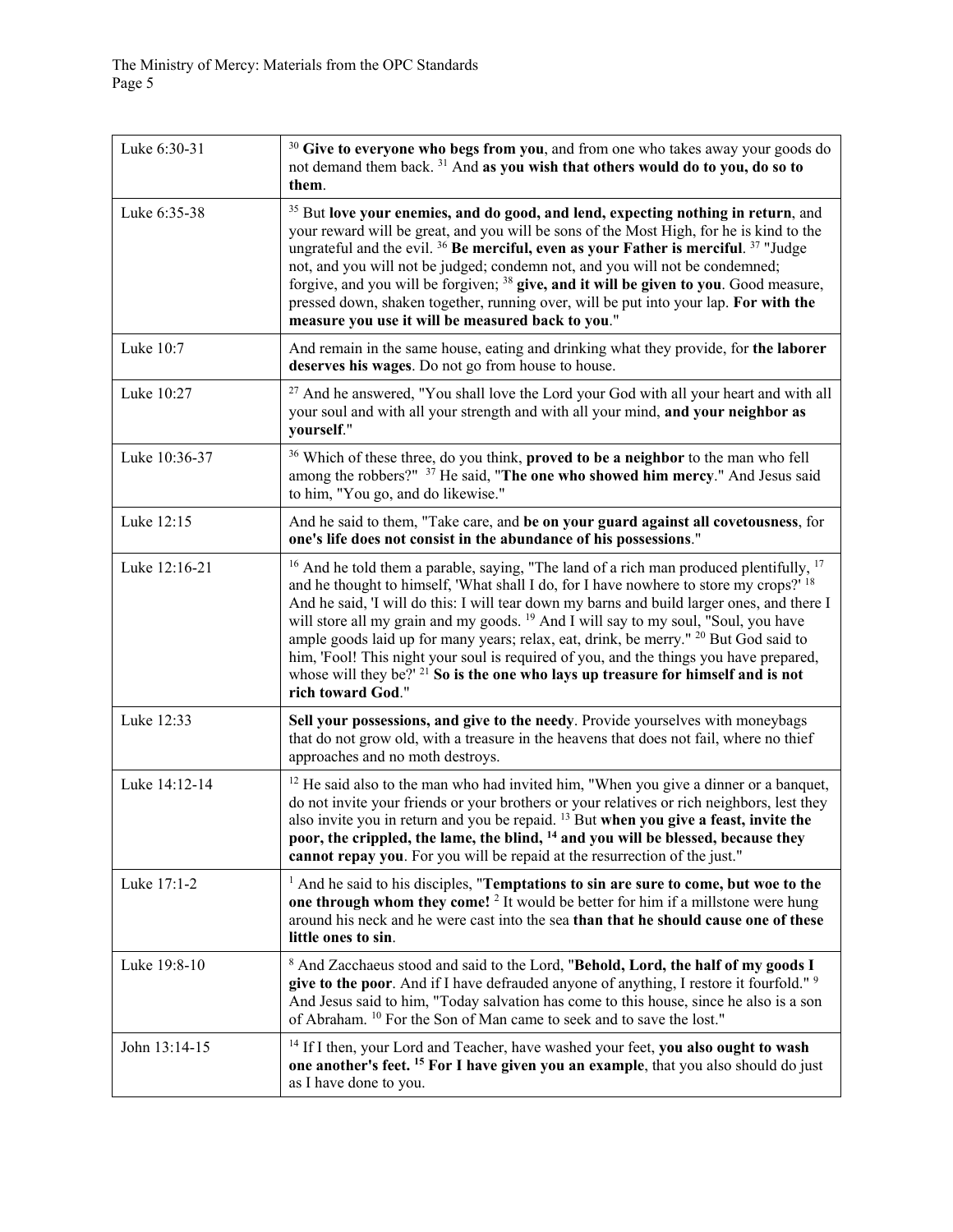| John 13:34-35 | <sup>34</sup> A new commandment I give to you, that you love one another: just as I have loved<br>you, you also are to love one another. <sup>35</sup> By this all people will know that you are<br>my disciples, if you have love for one another."                                                                                                                                                                                                                                                                                                                                                                                                                    |
|---------------|-------------------------------------------------------------------------------------------------------------------------------------------------------------------------------------------------------------------------------------------------------------------------------------------------------------------------------------------------------------------------------------------------------------------------------------------------------------------------------------------------------------------------------------------------------------------------------------------------------------------------------------------------------------------------|
| Acts 1:8      | But you will receive power when the Holy Spirit has come upon you, and you will be<br>my witnesses in Jerusalem and in all Judea and Samaria, and to the end of the<br>earth."                                                                                                                                                                                                                                                                                                                                                                                                                                                                                          |
| Acts 2:44-45  | <sup>44</sup> And all who believed were together and had all things in common. <sup>45</sup> And they were<br>selling their possessions and belongings and distributing the proceeds to all, as<br>any had need.                                                                                                                                                                                                                                                                                                                                                                                                                                                        |
| Acts 4:34-37  | <sup>34</sup> There was not a needy person among them, for as many as were owners of lands or<br>houses sold them and brought the proceeds of what was sold <sup>35</sup> and laid it at the<br>apostles' feet, and it was distributed to each as any had need. <sup>36</sup> Thus Joseph, who<br>was also called by the apostles Barnabas (which means son of encouragement), a<br>Levite, a native of Cyprus, <sup>37</sup> sold a field that belonged to him and brought the money<br>and laid it at the apostles' feet.                                                                                                                                             |
| Acts 5:4      | While it remained unsold, did it not remain your own? And after it was sold, was it<br>not at your disposal? Why is it that you have contrived this deed in your heart? You<br>have not lied to man but to God."                                                                                                                                                                                                                                                                                                                                                                                                                                                        |
| Acts 6:2-4    | <sup>2</sup> And the twelve summoned the full number of the disciples and said, "It is not right<br>that we should give up preaching the word of God to serve tables. <sup>3</sup> Therefore,<br>brothers, pick out from among you seven men of good repute, full of the Spirit and<br>of wisdom, whom we will appoint to this duty. <sup>4</sup> But we will devote ourselves to<br>prayer and to the ministry of the word."                                                                                                                                                                                                                                           |
| Acts 9:36-39  | <sup>36</sup> Now there was in Joppa a disciple named Tabitha, which, translated, means Dorcas.<br>She was full of good works and acts of charity. $37$ In those days she became ill and<br>died, and when they had washed her, they laid her in an upper room. <sup>38</sup> Since Lydda<br>was near Joppa, the disciples, hearing that Peter was there, sent two men to him,<br>urging him, "Please come to us without delay." <sup>39</sup> So Peter rose and went with them.<br>And when he arrived, they took him to the upper room. All the widows stood beside<br>him weeping and showing tunics and other garments that Dorcas made while she<br>was with them. |
| Acts 11:29-30 | <sup>29</sup> So the disciples determined, every one according to his ability, to send relief to<br>the brothers living in Judea. <sup>30</sup> And they did so, sending it to the elders by the hand<br>of Barnabas and Saul.                                                                                                                                                                                                                                                                                                                                                                                                                                          |
| Acts 20:35    | In all things I have shown you that by working hard in this way we must help the<br>weak and remember the words of the Lord Jesus, how he himself said, 'It is more<br>blessed to give than to receive.""                                                                                                                                                                                                                                                                                                                                                                                                                                                               |
| Romans 12:4-8 | <sup>4</sup> For as in one body we have many members, and the <b>members do not all have the</b><br>same function, <sup>5</sup> so we, though many, are one body in Christ, and individually<br>members one of another. <sup>6</sup> Having gifts that differ according to the grace given to us,<br>let us use them: if prophecy, in proportion to our faith; $\frac{7}{7}$ if service, in our serving;<br>the one who teaches, in his teaching; <sup>8</sup> the one who exhorts, in his exhortation; the one<br>who contributes, in generosity; the one who leads, with zeal; the one who does acts<br>of mercy, with cheerfulness.                                  |
| Romans 12:13  | Contribute to the needs of the saints and seek to show hospitality.                                                                                                                                                                                                                                                                                                                                                                                                                                                                                                                                                                                                     |
| Romans 12:20  | To the contrary, "if your enemy is hungry, feed him; if he is thirsty, give him<br>something to drink; for by so doing you will heap burning coals on his head."                                                                                                                                                                                                                                                                                                                                                                                                                                                                                                        |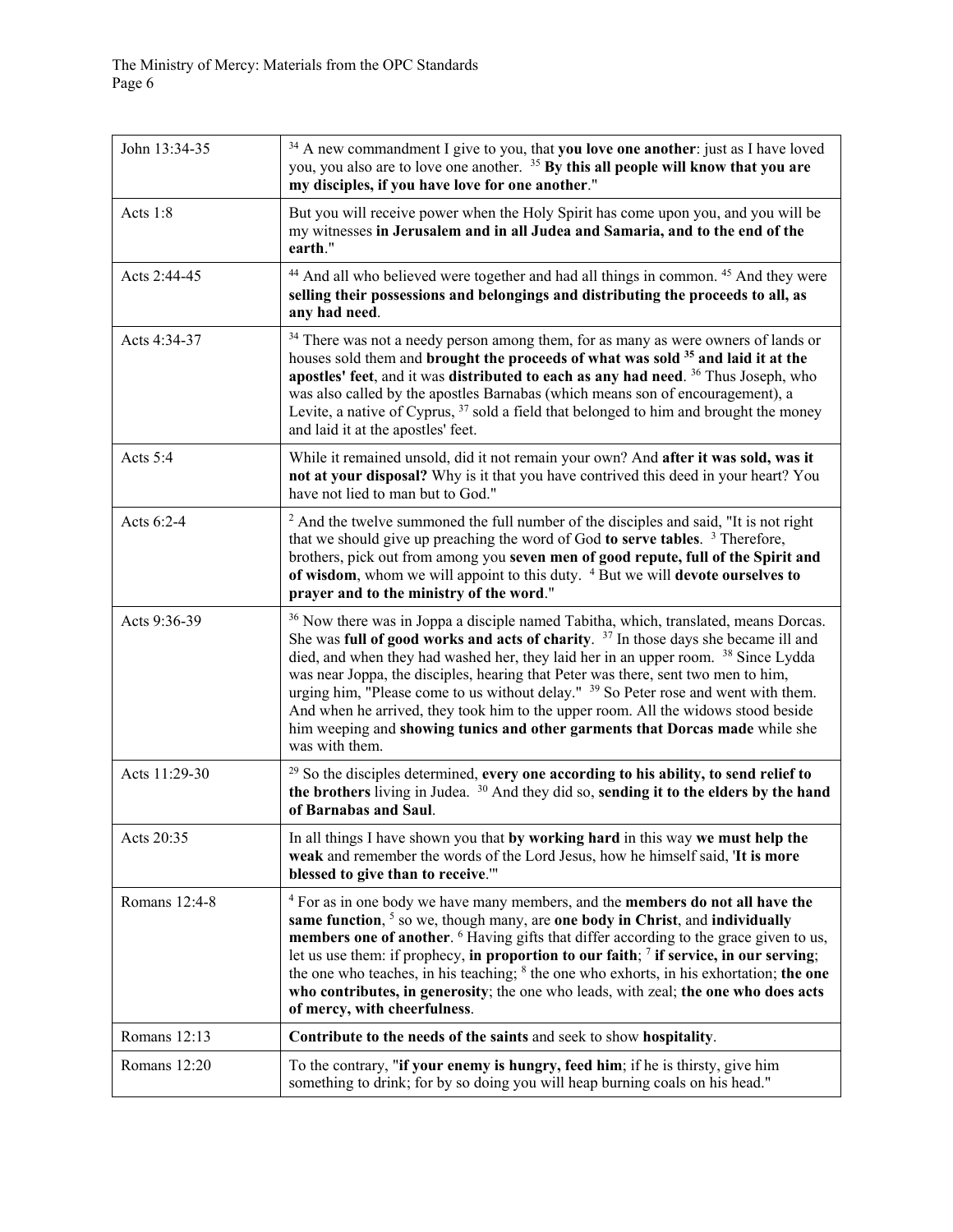| Romans 14:13           | Therefore let us not pass judgment on one another any longer, but rather decide never<br>to put a stumbling block or hindrance in the way of a brother.                                                                                                                                                                                                                                                                                                                                                                                                                                                                                                                                                                                                                                                                                                                                                                                                                                                                                                                                                                                                            |
|------------------------|--------------------------------------------------------------------------------------------------------------------------------------------------------------------------------------------------------------------------------------------------------------------------------------------------------------------------------------------------------------------------------------------------------------------------------------------------------------------------------------------------------------------------------------------------------------------------------------------------------------------------------------------------------------------------------------------------------------------------------------------------------------------------------------------------------------------------------------------------------------------------------------------------------------------------------------------------------------------------------------------------------------------------------------------------------------------------------------------------------------------------------------------------------------------|
| 1 Corinthians 9:14     | In the same way, the Lord commanded that those who proclaim the gospel should<br>get their living by the gospel.                                                                                                                                                                                                                                                                                                                                                                                                                                                                                                                                                                                                                                                                                                                                                                                                                                                                                                                                                                                                                                                   |
| 1 Corinthians 12:27-28 | $27$ Now you are the body of Christ and individually members of it. $28$ And God has<br>appointed in the church first apostles, second prophets, third teachers, then miracles,<br>then gifts of healing, helping, administrating, and various kinds of tongues.                                                                                                                                                                                                                                                                                                                                                                                                                                                                                                                                                                                                                                                                                                                                                                                                                                                                                                   |
| 1 Corinthians 16:1-3   | <sup>1</sup> Now concerning the collection for the saints: as I directed the churches of Galatia,<br>so you also are to do. $2$ On the first day of every week, each of you is to put something<br>aside and store it up, as he may prosper, so that there will be no collecting when I<br>come. <sup>3</sup> And when I arrive, I will send those whom you <b>accredit by letter</b> to carry<br>your gift to Jerusalem.                                                                                                                                                                                                                                                                                                                                                                                                                                                                                                                                                                                                                                                                                                                                          |
| 2 Corinthians 8:1-5    | <sup>1</sup> We want you to know, brothers, about the grace of God that has been given among<br>the churches of Macedonia, <sup>2</sup> for in a severe test of affliction, their abundance of joy<br>and their extreme poverty have overflowed in a wealth of generosity on their<br>part. $3$ For they gave according to their means, as I can testify, and beyond their<br>means, of their own accord, <sup>4</sup> begging us earnestly for the favor of taking part in<br>the relief of the saints-- <sup>5</sup> and this, not as we expected, but they gave themselves first<br>to the Lord and then by the will of God to us.                                                                                                                                                                                                                                                                                                                                                                                                                                                                                                                              |
| 2 Corinthians 8:8-15   | <sup>8</sup> I say this not as a command, but to prove by the earnestness of others that your love<br>also is genuine. <sup>9</sup> For you know the grace of our Lord Jesus Christ, that <b>though he was</b><br>rich, yet for your sake he became poor, so that you by his poverty might become<br>rich. <sup>10</sup> And in this matter I give my judgment: this benefits you, who a year ago<br>started not only to do this work but also to desire to do it. <sup>11</sup> So now finish doing it as<br>well, so that your readiness in desiring it may be matched by your completing it<br>out of what you have. <sup>12</sup> For if the readiness is there, it is acceptable according to<br>what a person has, not according to what he does not have. $^{13}$ For I do not mean that<br>others should be eased and you burdened, but that as a matter of fairness <sup>14</sup> your<br>abundance at the present time should supply their need, so that their abundance<br>may supply your need, that there may be fairness. <sup>15</sup> As it is written, "Whoever<br>gathered much had nothing left over, and whoever gathered little had no lack." |
| 2 Corinthians 8:18-21  | <sup>18</sup> With him we are sending the brother who is famous among all the churches for his<br>preaching of the gospel. <sup>19</sup> And not only that, but he has been appointed by the<br>churches to travel with us as we carry out this act of grace that is being<br>ministered by us, for the glory of the Lord himself and to show our good will. <sup>20</sup> We<br>take this course so that no one should blame us about this generous gift that is being<br>administered by us, $21$ for we aim at what is honorable not only in the Lord's sight<br>but also in the sight of man.                                                                                                                                                                                                                                                                                                                                                                                                                                                                                                                                                                  |
| 2 Corinthians 9:1-2    | <sup>1</sup> Now it is superfluous for me to write to you about the ministry for the saints, $2$ for I<br>know your readiness, of which I boast about you to the people of Macedonia, saying<br>that Achaia has been ready since last year. And your zeal has stirred up most of them.                                                                                                                                                                                                                                                                                                                                                                                                                                                                                                                                                                                                                                                                                                                                                                                                                                                                             |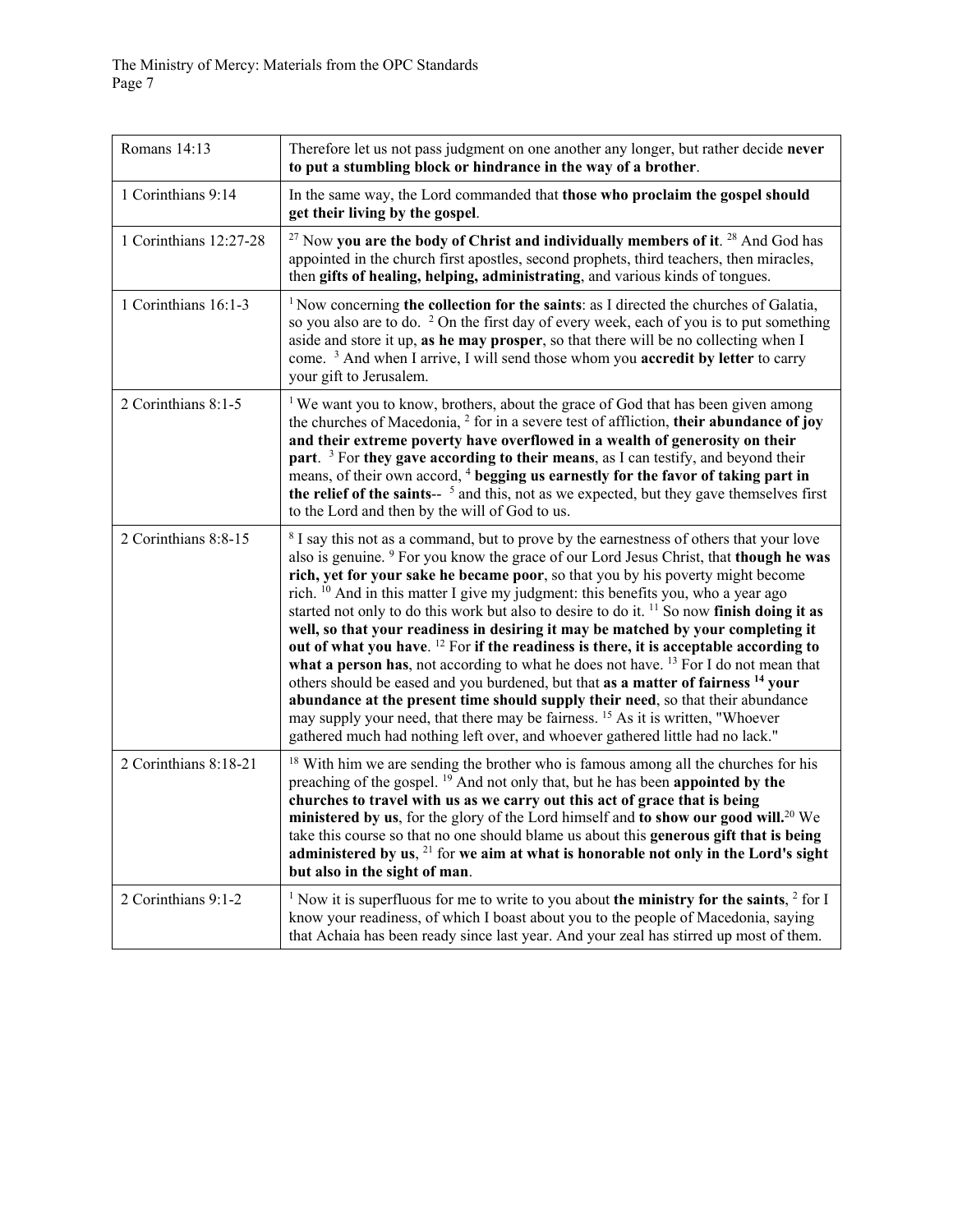| 2 Corinthians 9:5-13 | <sup>5</sup> So I thought it necessary to urge the brothers to go on ahead to you and arrange in<br>advance for the gift you have promised, so that it may be ready as a willing gift, not as<br>an exaction. <sup>6</sup> The point is this: whoever sows sparingly will also reap sparingly,<br>and whoever sows bountifully will also reap bountifully. <sup>7</sup> Each one must give as<br>he has decided in his heart, not reluctantly or under compulsion, for God loves a<br>cheerful giver. <sup>8</sup> And God is able to make all grace abound to you, so that having all<br>sufficiency in all things at all times, you may abound in every good work. <sup>9</sup> As it is<br>written, "He has distributed freely, he has given to the poor; his righteousness<br>endures forever." <sup>10</sup> He who supplies seed to the sower and bread for food will supply<br>and multiply your seed for sowing and increase the harvest of your righteousness.<br>You will be enriched in every way to be generous in every way, which through us<br>will produce thanksgiving to God. <sup>12</sup> For the ministry of this service is <b>not only</b><br>supplying the needs of the saints but is also overflowing in many thanksgivings to<br>God. <sup>13</sup> By their approval of this service, they will glorify God because of your<br>submission that comes from your confession of the gospel of Christ, and the<br>generosity of your contribution for them and for all others, |
|----------------------|-------------------------------------------------------------------------------------------------------------------------------------------------------------------------------------------------------------------------------------------------------------------------------------------------------------------------------------------------------------------------------------------------------------------------------------------------------------------------------------------------------------------------------------------------------------------------------------------------------------------------------------------------------------------------------------------------------------------------------------------------------------------------------------------------------------------------------------------------------------------------------------------------------------------------------------------------------------------------------------------------------------------------------------------------------------------------------------------------------------------------------------------------------------------------------------------------------------------------------------------------------------------------------------------------------------------------------------------------------------------------------------------------------------------------------------------------------------------------------------------------------|
| Galatians 2:10       | Only, they asked us to remember the poor, the very thing I was eager to do.                                                                                                                                                                                                                                                                                                                                                                                                                                                                                                                                                                                                                                                                                                                                                                                                                                                                                                                                                                                                                                                                                                                                                                                                                                                                                                                                                                                                                           |
| Galatians 5:13-14    | <sup>13</sup> For you were called to freedom, brothers. Only <b>do not use your freedom as an</b><br>opportunity for the flesh, but through love serve one another. <sup>14</sup> For the whole law<br>is fulfilled in one word: "You shall love your neighbor as yourself."                                                                                                                                                                                                                                                                                                                                                                                                                                                                                                                                                                                                                                                                                                                                                                                                                                                                                                                                                                                                                                                                                                                                                                                                                          |
| Galatians 6:2        | Bear one another's burdens, and so fulfill the law of Christ.                                                                                                                                                                                                                                                                                                                                                                                                                                                                                                                                                                                                                                                                                                                                                                                                                                                                                                                                                                                                                                                                                                                                                                                                                                                                                                                                                                                                                                         |
| Galatians 6:5        | For each will have to bear his own load.                                                                                                                                                                                                                                                                                                                                                                                                                                                                                                                                                                                                                                                                                                                                                                                                                                                                                                                                                                                                                                                                                                                                                                                                                                                                                                                                                                                                                                                              |
| Galatians 6:9-10     | <sup>9</sup> And let us not grow weary of doing good, for in due season we will reap, if we do not<br>give up. $10$ So then, as we have opportunity, let us do good to everyone, and<br>especially to those who are of the household of faith.                                                                                                                                                                                                                                                                                                                                                                                                                                                                                                                                                                                                                                                                                                                                                                                                                                                                                                                                                                                                                                                                                                                                                                                                                                                        |
| Ephesians 2:10       | For we are his workmanship, created in Christ Jesus for good works, which God<br>prepared beforehand, that we should walk in them.                                                                                                                                                                                                                                                                                                                                                                                                                                                                                                                                                                                                                                                                                                                                                                                                                                                                                                                                                                                                                                                                                                                                                                                                                                                                                                                                                                    |
| Ephesians 4:11-12    | <sup>11</sup> And he gave the apostles, the prophets, the evangelists, the shepherds and teachers,<br><sup>12</sup> to equip the saints for the work of ministry, for building up the body of Christ,                                                                                                                                                                                                                                                                                                                                                                                                                                                                                                                                                                                                                                                                                                                                                                                                                                                                                                                                                                                                                                                                                                                                                                                                                                                                                                 |
| Ephesians 4:28       | Let the thief no longer steal, but rather let him labor, doing honest work with his<br>own hands, so that he may have something to share with anyone in need.                                                                                                                                                                                                                                                                                                                                                                                                                                                                                                                                                                                                                                                                                                                                                                                                                                                                                                                                                                                                                                                                                                                                                                                                                                                                                                                                         |
| Philippians 4:6      | $6$ do not be anxious about anything, but in everything by prayer and supplication<br>with thanksgiving let your requests be made known to God.                                                                                                                                                                                                                                                                                                                                                                                                                                                                                                                                                                                                                                                                                                                                                                                                                                                                                                                                                                                                                                                                                                                                                                                                                                                                                                                                                       |
| Colossians 3:23      | Whatever you do, work heartily, as for the Lord and not for men,                                                                                                                                                                                                                                                                                                                                                                                                                                                                                                                                                                                                                                                                                                                                                                                                                                                                                                                                                                                                                                                                                                                                                                                                                                                                                                                                                                                                                                      |
| 1 Thess. 4:10b-12    | But we urge you, brothers, to do this more and more, <sup>11</sup> and to aspire to live quietly,<br>and to mind your own affairs, and to work with your hands, as we instructed you, <sup>12</sup><br>so that you may walk properly before outsiders and be dependent on no one.                                                                                                                                                                                                                                                                                                                                                                                                                                                                                                                                                                                                                                                                                                                                                                                                                                                                                                                                                                                                                                                                                                                                                                                                                     |
| 2 Thess. 3:10-13     | <sup>10</sup> For even when we were with you, we would give you this command: If anyone is<br>not willing to work, let him not eat. <sup>11</sup> For we hear that some among you walk in<br>idleness, not busy at work, but busybodies. <sup>12</sup> Now such persons we command and<br>encourage in the Lord Jesus Christ to do their work quietly and to earn their own<br>living. <sup>13</sup> As for you, brothers, <b>do not grow weary in doing good</b> .                                                                                                                                                                                                                                                                                                                                                                                                                                                                                                                                                                                                                                                                                                                                                                                                                                                                                                                                                                                                                                   |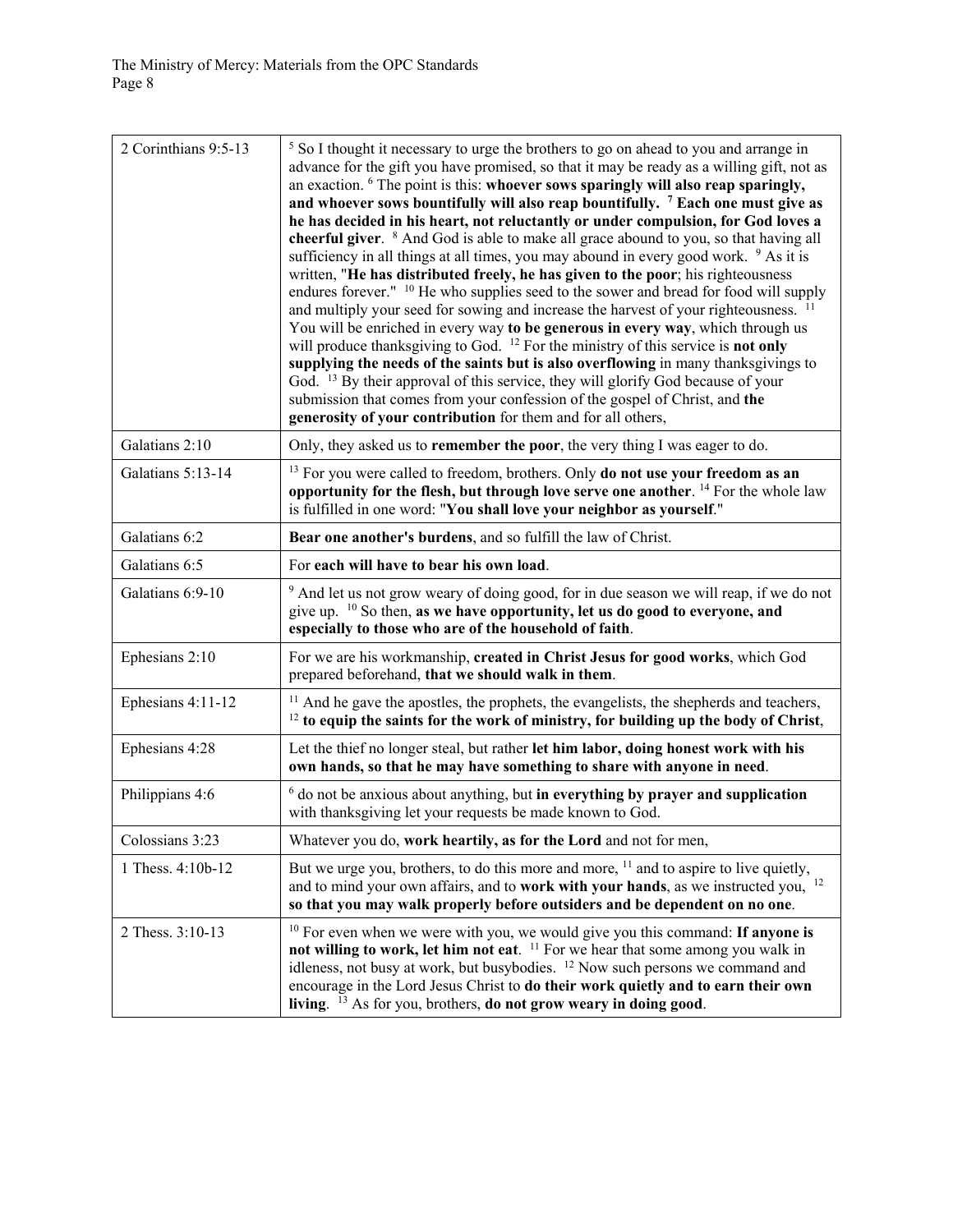| 1 Timothy 3:8-13  | <sup>8</sup> Deacons likewise must be dignified, not double-tongued, not addicted to much wine,<br>not greedy for dishonest gain. <sup>9</sup> They must hold the mystery of the faith with a clear<br>conscience. <sup>10</sup> And let them also be tested first; then let them serve as deacons if they<br>prove themselves blameless. <sup>11</sup> Their wives likewise must be dignified, not slanderers,<br>but sober-minded, faithful in all things. <sup>12</sup> Let deacons each be the husband of one<br>wife, managing their children and their own households well. <sup>13</sup> For those who serve<br>well as deacons gain a good standing for themselves and also great confidence in the<br>faith that is in Christ Jesus.             |
|-------------------|-----------------------------------------------------------------------------------------------------------------------------------------------------------------------------------------------------------------------------------------------------------------------------------------------------------------------------------------------------------------------------------------------------------------------------------------------------------------------------------------------------------------------------------------------------------------------------------------------------------------------------------------------------------------------------------------------------------------------------------------------------------|
| 1 Timothy $5:3-8$ | <sup>3</sup> Honor widows who are truly widows. <sup>4</sup> But if a widow has children or<br>grandchildren, let them first learn to show godliness to their own household and to<br>make some return to their parents, for this is pleasing in the sight of God. <sup>5</sup> She who is<br>truly a widow, left all alone, has set her hope on God and continues in<br>supplications and prayers night and day, <sup>6</sup> but she who is self-indulgent is dead even<br>while she lives. <sup>7</sup> Command these things as well, so that they may be without reproach.<br><sup>8</sup> But if anyone does not provide for his relatives, and especially for members of<br>his household, he has denied the faith and is worse than an unbeliever. |
| 1 Timothy 5:9-10  | <sup>9</sup> Let a widow be enrolled if she is not less than sixty years of age, having been the<br>wife of one husband, $10$ and having a reputation for good works: if she has brought<br>up children, has shown hospitality, has washed the feet of the saints, has cared for<br>the afflicted, and has devoted herself to every good work.                                                                                                                                                                                                                                                                                                                                                                                                            |
| 1 Timothy 5:16    | If any believing woman has relatives who are widows, let her care for them. Let<br>the church not be burdened, so that it may care for those who are truly widows.                                                                                                                                                                                                                                                                                                                                                                                                                                                                                                                                                                                        |
| 1 Timothy 5:17-18 | <sup>17</sup> Let the elders who rule well be considered worthy of double honor, especially those<br>who labor in preaching and teaching. <sup>18</sup> For the Scripture says, "You shall not<br>muzzle an ox when it treads out the grain," and, "The laborer deserves his wages."                                                                                                                                                                                                                                                                                                                                                                                                                                                                      |
| 1 Timothy 6:6-8   | $6$ But godliness with contentment is great gain, $7$ for we brought nothing into the<br>world, and we cannot take anything out of the world. <sup>8</sup> But if we have food and<br>clothing, with these we will be content.                                                                                                                                                                                                                                                                                                                                                                                                                                                                                                                            |
| 1 Timothy 6:17-18 | <sup>17</sup> As for the rich in this present age, charge them not to be haughty, nor to set their<br>hopes on the uncertainty of riches, but on God, who richly provides us with everything<br>to enjoy. <sup>18</sup> They are to <b>do good, to be rich in good works, to be generous and ready</b><br>to share,                                                                                                                                                                                                                                                                                                                                                                                                                                       |
| <b>Titus 3:14</b> | And let our people learn to devote themselves to good works, so as to help cases of<br>urgent need, and not be unfruitful.                                                                                                                                                                                                                                                                                                                                                                                                                                                                                                                                                                                                                                |
| Hebrews 10:24     | And let us consider how to stir up one another to love and good works,                                                                                                                                                                                                                                                                                                                                                                                                                                                                                                                                                                                                                                                                                    |
| Hebrews 13:1-3    | <sup>1</sup> Let brotherly love continue. <sup>2</sup> Do not neglect to show hospitality to strangers, for<br>thereby some have entertained angels unawares. $3$ Remember those who are in<br>prison, as though in prison with them, and those who are mistreated, since you also<br>are in the body.                                                                                                                                                                                                                                                                                                                                                                                                                                                    |
| Hebrews 13:16     | Do not neglect to do good and to share what you have, for such sacrifices are<br>pleasing to God.                                                                                                                                                                                                                                                                                                                                                                                                                                                                                                                                                                                                                                                         |
| James 1:27        | Religion that is pure and undefiled before God, the Father, is this: to visit orphans<br>and widows in their affliction, and to keep oneself unstained from the world.                                                                                                                                                                                                                                                                                                                                                                                                                                                                                                                                                                                    |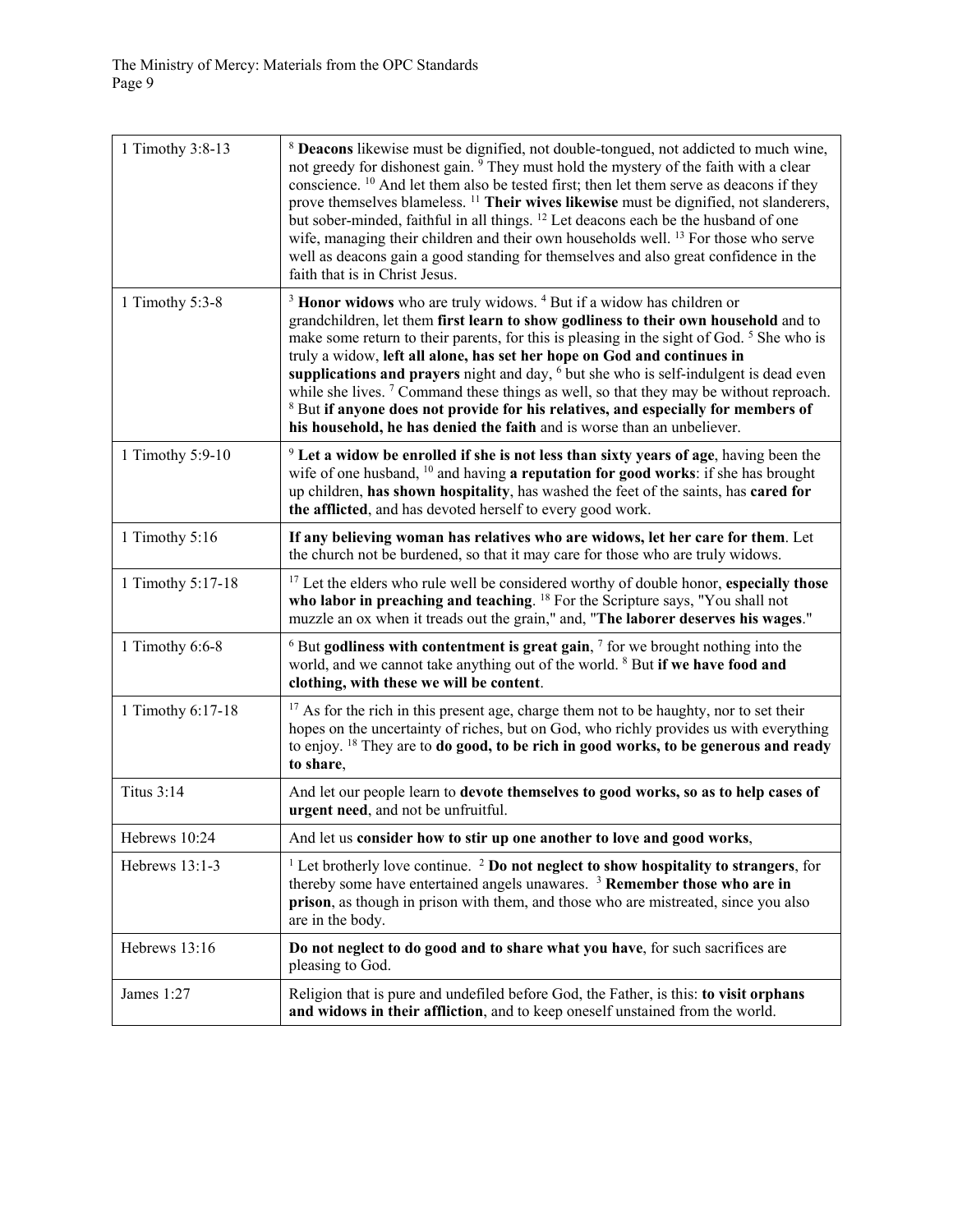The Ministry of Mercy: Materials from the OPC Standards Page 10

| James 2:15-18    | <sup>15</sup> If a brother or sister is poorly clothed and lacking in daily food, <sup>16</sup> and one of<br>you says to them, "Go in peace, be warmed and filled," without giving them the things<br>needed for the body, what good is that? <sup>17</sup> So also faith by itself, if it does not have<br>works, is dead. <sup>18</sup> But someone will say, "You have faith and I have works." Show me<br>your faith apart from your works, and I will show you my faith by my works. |
|------------------|--------------------------------------------------------------------------------------------------------------------------------------------------------------------------------------------------------------------------------------------------------------------------------------------------------------------------------------------------------------------------------------------------------------------------------------------------------------------------------------------|
| 1 Peter 2:12     | Keep your conduct among the Gentiles honorable, so that when they speak against you<br>as evildoers, they may see your good deeds and glorify God on the day of<br>visitation.                                                                                                                                                                                                                                                                                                             |
| 1 Peter 2:17     | Honor everyone. Love the brotherhood. Fear God. Honor the emperor.                                                                                                                                                                                                                                                                                                                                                                                                                         |
| 1 Peter 4:9-10   | $9$ Show hospitality to one another without grumbling. $10$ As each has received a<br>gift, use it to serve one another, as good stewards of God's varied grace:                                                                                                                                                                                                                                                                                                                           |
| 1 John $3:17-18$ | But if anyone has the world's goods and sees his brother in need, yet closes his<br>heart against him, how does God's love abide in him? Little children, let us not love<br>in word or talk but in deed and in truth.                                                                                                                                                                                                                                                                     |
| 1 John 4:11      | Beloved, if God so loved us, we also ought to love one another.                                                                                                                                                                                                                                                                                                                                                                                                                            |
| 1 John 4:20-21   | <sup>20</sup> If anyone says, "I love God," and hates his brother, he is a liar; for he who does<br>not love his brother whom he has seen cannot love God whom he has not seen. <sup>21</sup> And<br>this commandment we have from him: whoever loves God must also love his<br>brother.                                                                                                                                                                                                   |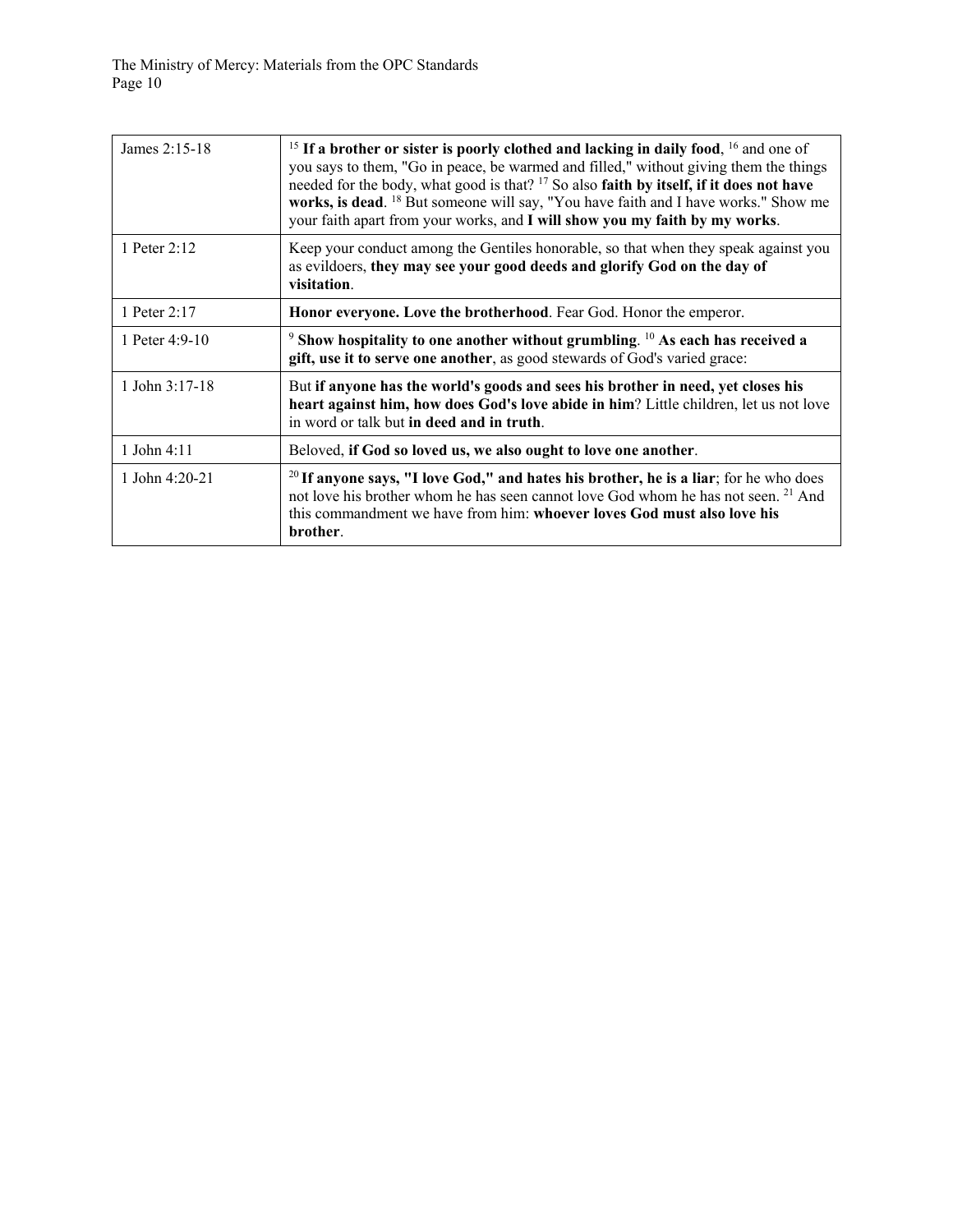# PART TWO – FROM THE SECONDARY (CONFESSIONAL) STANDARDS

| Conf. 26.1      | 1. All saints, that are united to Jesus Christ their Head, by his Spirit, and by faith, have<br>fellowship with him in his graces, sufferings, death, resurrection, and glory: and, being<br>united to one another in love, they have communion in each other's gifts and<br>graces, and are obliged to the performance of such duties, public and private, as<br>do conduce to their mutual good, both in the inward and outward man.                       |
|-----------------|--------------------------------------------------------------------------------------------------------------------------------------------------------------------------------------------------------------------------------------------------------------------------------------------------------------------------------------------------------------------------------------------------------------------------------------------------------------|
| Conf. 26.2      | 2. Saints by profession are bound to maintain an holy fellowship and communion in<br>the worship of God, and in performing such other spiritual services as tend to their<br>mutual edification; as also in relieving each other in outward things, according to<br>their several abilities and necessities. Which communion, as God offereth<br>opportunity, is to be extended unto all those who, in every place, call upon the<br>name of the Lord Jesus. |
| Conf. 26.3      | 3. This communion which the saints have with Christ, doth not make them in any wise<br>partakers of the substance of his Godhead; or to be equal with Christ in any respect:<br>either of which to affirm is impious and blasphemous. Nor doth their communion<br>one with another, as saints, take away, or infringe the title or propriety which<br>each man hath in his goods and possessions.                                                            |
| LC 122          | A. The sum of the six commandments which contain our duty to man, is, to love our<br>neighbor as ourselves, and to do to others what we would have them to do to us.                                                                                                                                                                                                                                                                                         |
| LC 131          | A. The duties of equals are, to regard the dignity and worth of each other, in giving<br>honor to go before one another; and to rejoice in each other's gifts and advancement,<br>as their own.                                                                                                                                                                                                                                                              |
| LC 135          | A. The duties required in the sixth commandment are all careful studies, and lawful<br>endeavors, to preserve the life of ourselves and others by  charitable thoughts,<br>compassion, meekness, gentleness, kindness;  comforting and succouring the<br>distressed and protecting and defending the innocent.                                                                                                                                               |
| LC 136          | A. The sins forbidden in the sixth commandment are, all taking away the life of<br>ourselves, or of others,  the neglecting or withdrawing the lawful and necessary<br>means of preservation of life; (Matt. 25:42–43, James 2:15–16)  and whatsoever<br>else tends to the destruction of the life of any.                                                                                                                                                   |
| LC 141          | A. The duties required in the eighth commandment are, truth, faithfulness, and justice<br>in contracts and commerce between man and man;  giving and lending freely,<br>according to our abilities, and the necessities of others;  and an endeavor, by all<br>just and lawful means, to procure, preserve, and further the wealth and outward estate<br>of others, as well as our own.                                                                      |
| LC 142          | A. The sins forbidden in the eighth commandment, besides the neglect of the duties<br>required, are <b>idleness</b> , prodigality, wasteful gaming; and all other ways whereby we<br>do unduly prejudice our own outward estate                                                                                                                                                                                                                              |
| SC <sub>1</sub> | A. Man's chief end is to glorify God, and to enjoy Him for ever.                                                                                                                                                                                                                                                                                                                                                                                             |